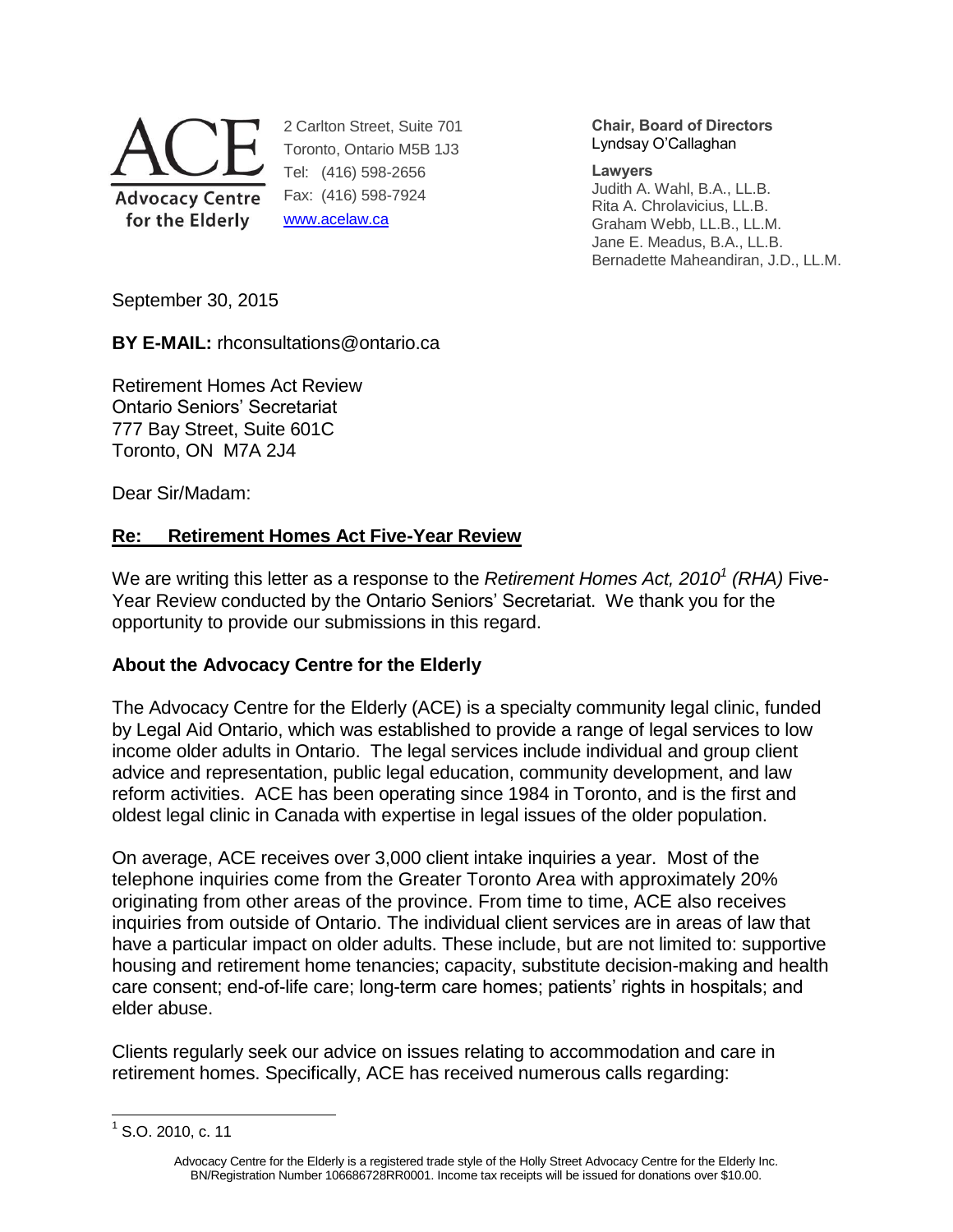- Callers being sent to unlicensed retirement homes on recommendations by health professionals on a discharge from hospital;
- Callers feeling coerced into seeking accommodation or, at times, accepting offers of 'transitional beds' in retirement homes while they wait for a placement in long-term care;
- Callers having care services withdrawn when the retirement homes wishes for the caller to leave the home;
- Callers being detained in retirement homes;
- Callers having the costs of licensing under the *RHA* added to their monthly costs by the retirement home; and,
- <span id="page-1-0"></span> Callers not receiving responses from the Retirement Home Regulatory Authority (RHRA).

ACE also receives many requests for assistance from community legal clinics, lawyers, advocates and others across Ontario for recommendations on legal approaches to "care homes" under the *Residential Tenancies Act, 2006* (*RTA*). 2

ACE has also been involved in several high profile inquests. For example, following the deaths of eight people by fire at the Meadowcroft Retirement Home in 1995, ACE represented one of the interveners, the Alzheimer Society. The coroner's jury made a total of 53 recommendations, including changes to the Ontario *Fire Code* to require sprinkler retrofits of all residential care buildings with more than eight tenants.

ACE is also involved in significant law reform activities. In 2010, ACE made submissions to the Standing Committee on Social Policy regarding then Bill 21, the *RHA*. ACE is also a member of the Stakeholder Advisory Council which provides advice to the Board of Directors of the RHRA on matters relating to the RHRA's mandate.

Given ACE's experience over the years of working on patient advocacy and on health law and policy issues that impact older adults in Ontario and across Canada, we trust that our submissions concerning the *RHA* will be of assistance.

# **Overview of the Issues**

The *RHA* has been in place for five years and most of its provisions have now entered into force. While the goal of regulating the retirement home industry is a laudable one, ACE has seen some trends which give cause for concern. The legislation and the regulations must be tightened to ensure that vulnerable tenants do not slip through the cracks.

At present, the *RHA* promotes two-tier medicine by creating two seemingly parallel systems of care – long-term care homes and retirement homes. While retirement homes

 $\frac{2}{2}$  S.O. 2006, c. 17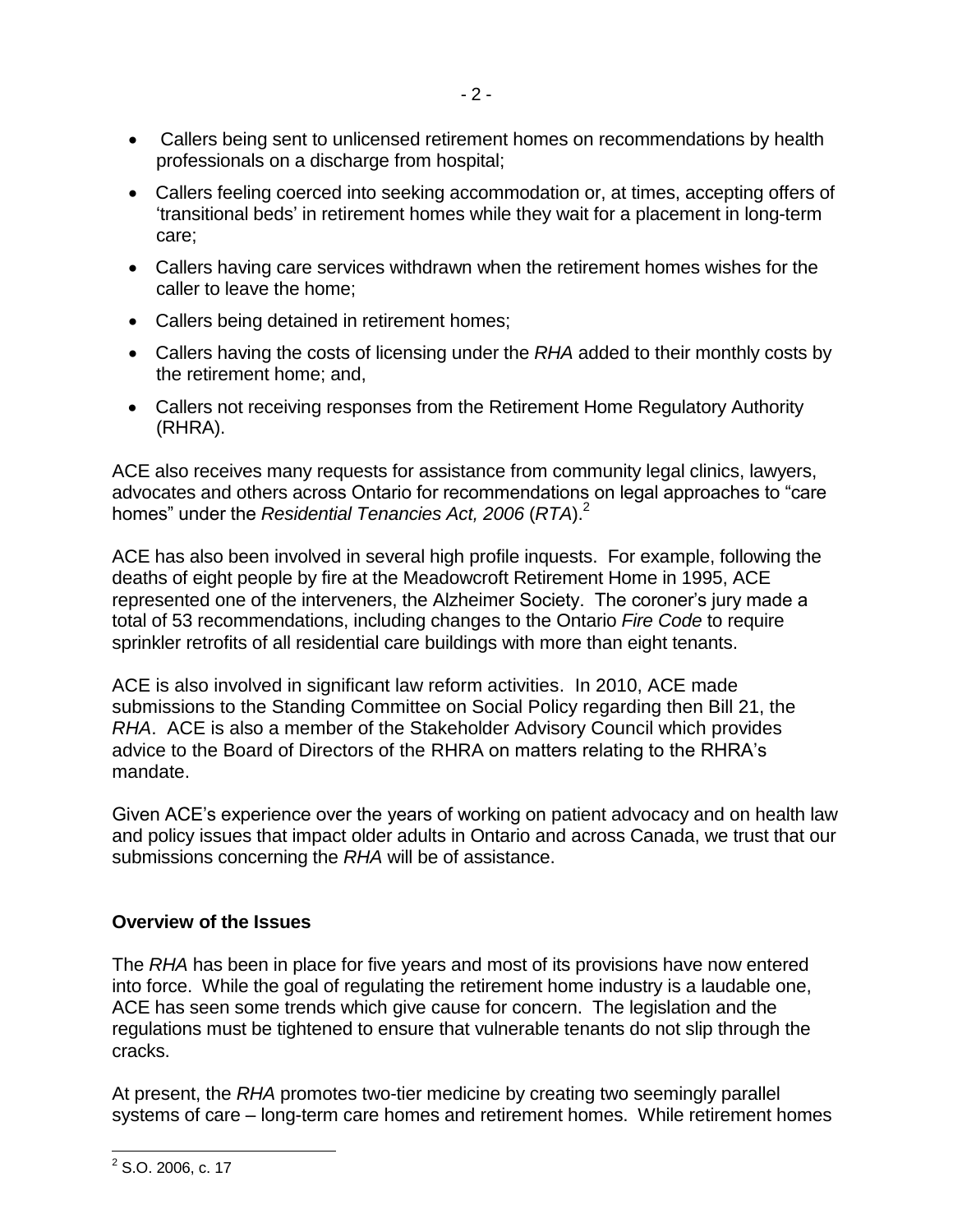are permitted to afford the same level of care as long-term care homes, these homes are not subject to the same level of scrutiny as long-term care homes. While older adults may choose to obtain their care in retirement homes; where they receive the same level of care – and are correspondingly as vulnerable – they should be given the same level of protection as residents of long-term care homes.

- 3 -

ACE has documented instances of homes that despite meeting most, if not all, of the definition of a retirement home under the *RHA* continue to operate outside the legislation. These are often small homes with approximately ten tenants, operating without a license. These vulnerable individuals are left with no protection. ACE is concerned that many older adults who cannot afford to live in licensed retirement homes have been forced to live in homes which operate in the shadow of the law.

ACE finds that retirement homes costs have increased as they provide a higher level of care to those able to pay top dollar for extra health care service. According to the Canada Mortgage and Housing Corporation's 2015 Senior's report, the average cost of accommodation and care services in Ontario in seniors' housing residences for bachelor units and private rooms, where at least one meal is included in the cost, is \$2,815.00, with Ontario leading the Canadian average of \$2,107.00. $3$  For heavy care (defined as 1.5 hours or more of care per day), the average cost of accommodation and care services was reported to be \$4,454.00 in Ontario.<sup>4</sup>

ACE also finds that some of these residences are being suggested by hospitals or CCACs as an alternate to long-term care. These referrals are problematic as they leave those residing the homes without protection or recourse if care services or meals are inadequate.

ACE is further concerned that persons awaiting long-term care are being forced by coercive hospital discharge policies to seek accommodation in retirement homes. These coercive polices are propelled by a lack of long-term care beds and lengthy wait lists. ACE has had many experiences where these persons were incorrectly informed that they could not stay in hospital when they no longer required acute care and they could not return home owing to increased care needs. They were not informed that they could be designated by the physician as "Alternate Level of Care." <sup>5</sup> The Ministry of Health and Long-Term Care (MHLTC) has set a maximum daily fee that can be charged while the person is waiting for placement from hospital (not including associated rate reductions). $6$ At times, these persons are even incorrectly informed that they cannot apply to long-term care from the hospital.

Many of ACE's calls regarding retirement homes relate to eviction owing to an increased need for care. In these cases, the home does not tend to go before the Landlord and Tenant Board, as legally required, however, the tenant is encouraged to leave by a

 3 "Seniors' Housing Report: Canada Highlights" *Canada Mortgage and Housing Corporation,* 2015, pg. 1. available at[: http://www.cmhc-schl.gc.ca/odpub/esub/65991/65991\\_2015\\_A01.pdf?fr=1442326839775.](http://www.cmhc-schl.gc.ca/odpub/esub/65991/65991_2015_A01.pdf?fr=1442326839775) The report addresses housing of which over 50% of its occupants are seniors.

<sup>4</sup> *Ibid.* pg. 6 and 11

<sup>&</sup>lt;sup>5</sup> Please see the MHLTC's definition of Alternate Level of Care, available at:

http://www.health.gov.on.ca/en/pro/programs/waittimes/edrs/alc\_definition.aspx <sup>6</sup> *Health Insurance Act*, RRO Reg. 552, s. 10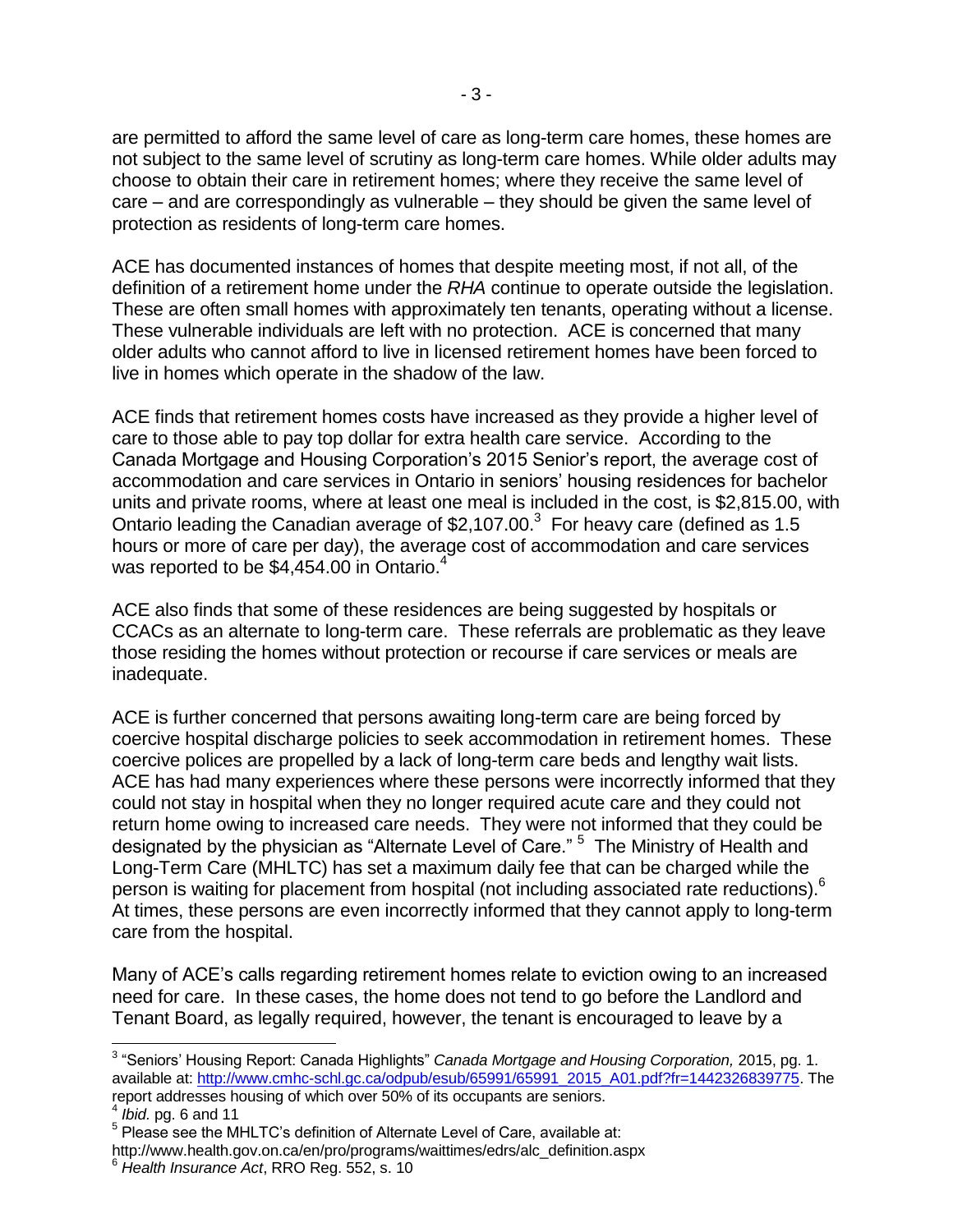removal of care services or demands that increased care services must be provided at the cost of the tenant themselves. This issue will be further discussed in ACE's submissions below.

ACE has also noted that when callers are referred to the RHRA complaints line, they often report having been unsuccessful in obtaining resolution to their complaints. These complainants have at times been referred again to other entities even though the issues come within the ambit of the *RHA,* such as the administration of anti-psychotic medication or revocation of care services. Even in instances where complaints are taken further, callers to ACE have indicated that, as complainants, they have received little to no feedback from the RHRA.

### **Submissions**

Our submissions in relation to the *RHA* Review will primarily address the following:

- 1. Unlicensed retirement homes;
- 2. Detention in retirement homes;
- 3. Care services provided in retirement homes;
- 4. Transitional bed programs in retirement homes;
- 5. Integration between the *Residential Tenancies Act* (RTA) and the RHA;
- 6. The composition of the RHRA Board of Directors; and,
- 7. The complaints mechanism under the RHRA.

#### **1. Unlicensed Retirement Homes**

Under the *RHA,* a retirement home is defined as:

… a residential complex or the part of a residential complex,

(a) that is occupied primarily by persons who are 65 years of age or older,

(b) that is occupied or intended to be occupied by at least the prescribed number of persons who are not related to the operator of the home, and

(c) where the operator of the home makes at least two care services available, directly or indirectly, to the residents,

but does not include,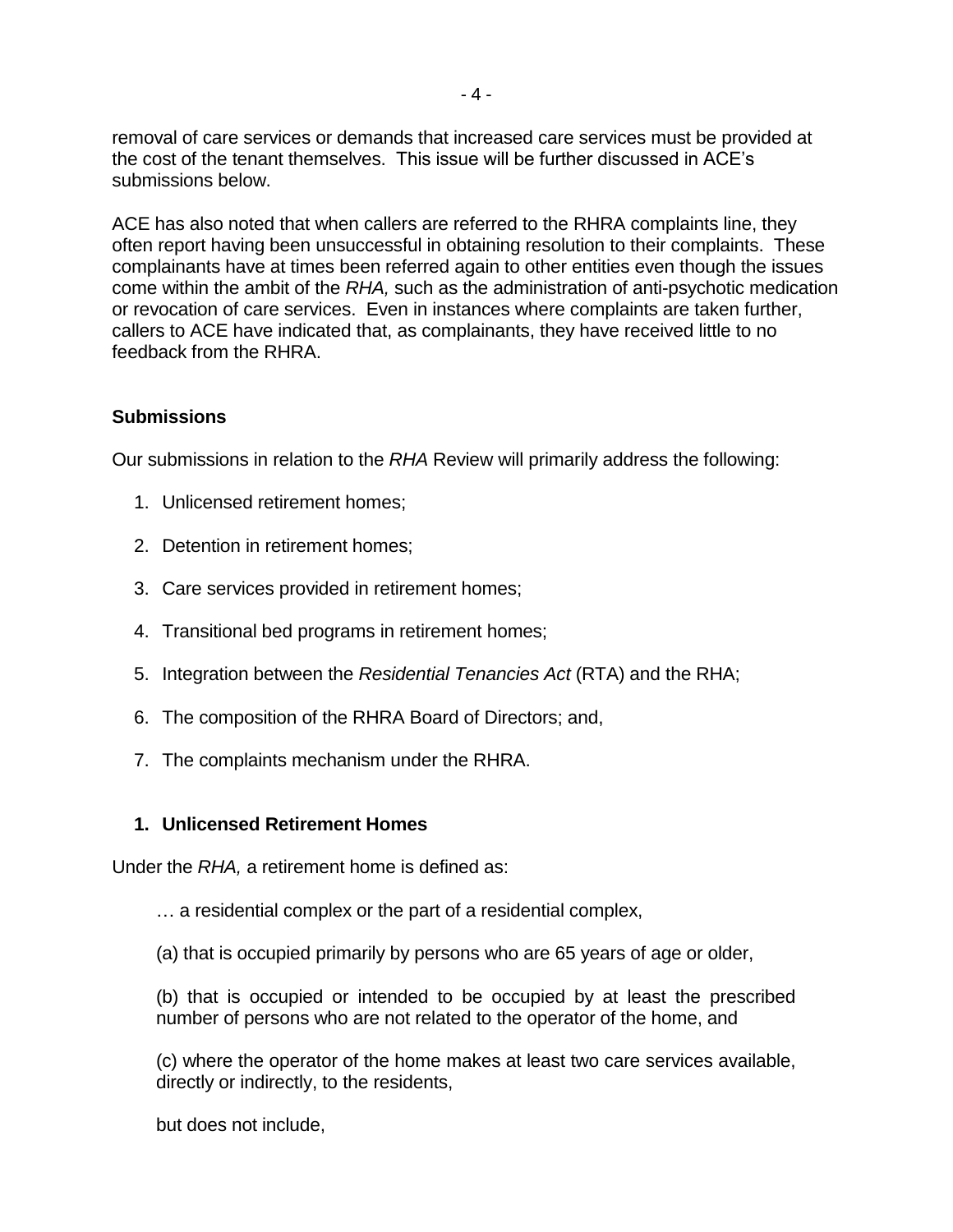- 5 -

(d) premises or parts of premises that are governed by or funded under,

 … (iii) *the Homes for Special Care Act*,

…

(v) the *Long-Term Care Homes Act*, 2007,

(vi) the *Ministry of Community and Social Services Act*,

…

(viii) the *Private Hospitals Act*,

(ix) the *Public Hospitals Act*, or

(x) the *Services and Supports to Promote the Social Inclusion of Persons with Developmental Disabilities Act*, 2008,

(e) premises at which emergency hostel services are provided under the *Ontario Works Act*, 1997, or

(f) the other premises that are prescribed; ("maison de retraite")<sup>7</sup>

Further, the regulations indicate that the following are excluded from the definition of a retirement home:

1. Premises, or parts of premises, at which a supportive housing program or a residential treatment program is provided and funded under the *Home Care and Community Services Act*, 1994, the *Local Health System Integration Act*, 2006 or the *Ministry of Health and Long-Term Care Act*.

<span id="page-4-0"></span>2. Premises or parts of premises funded under the Community Homelessness Prevention Initiative of the Ministry of Municipal Affairs and Housing. O. Reg. 416/12, s. 1. $^8$ 

This definition has led to unlicensed homes operating to serve older adults. The submission will parse the concerns with various elements of the definition.

### *Age of Tenants*

One component of the definition of retirement home is a requirement that its tenants are primarily by persons who are 65 years of age or older. ACE has concerns regarding the age restriction because it does not recognize that there are vulnerable adults who are

 <sup>7</sup> *RHA, supra,* note [1,](#page-0-0) s. 2(1); definition of retirement home

 $8$  O. Reg. 166/11, s. 3(2)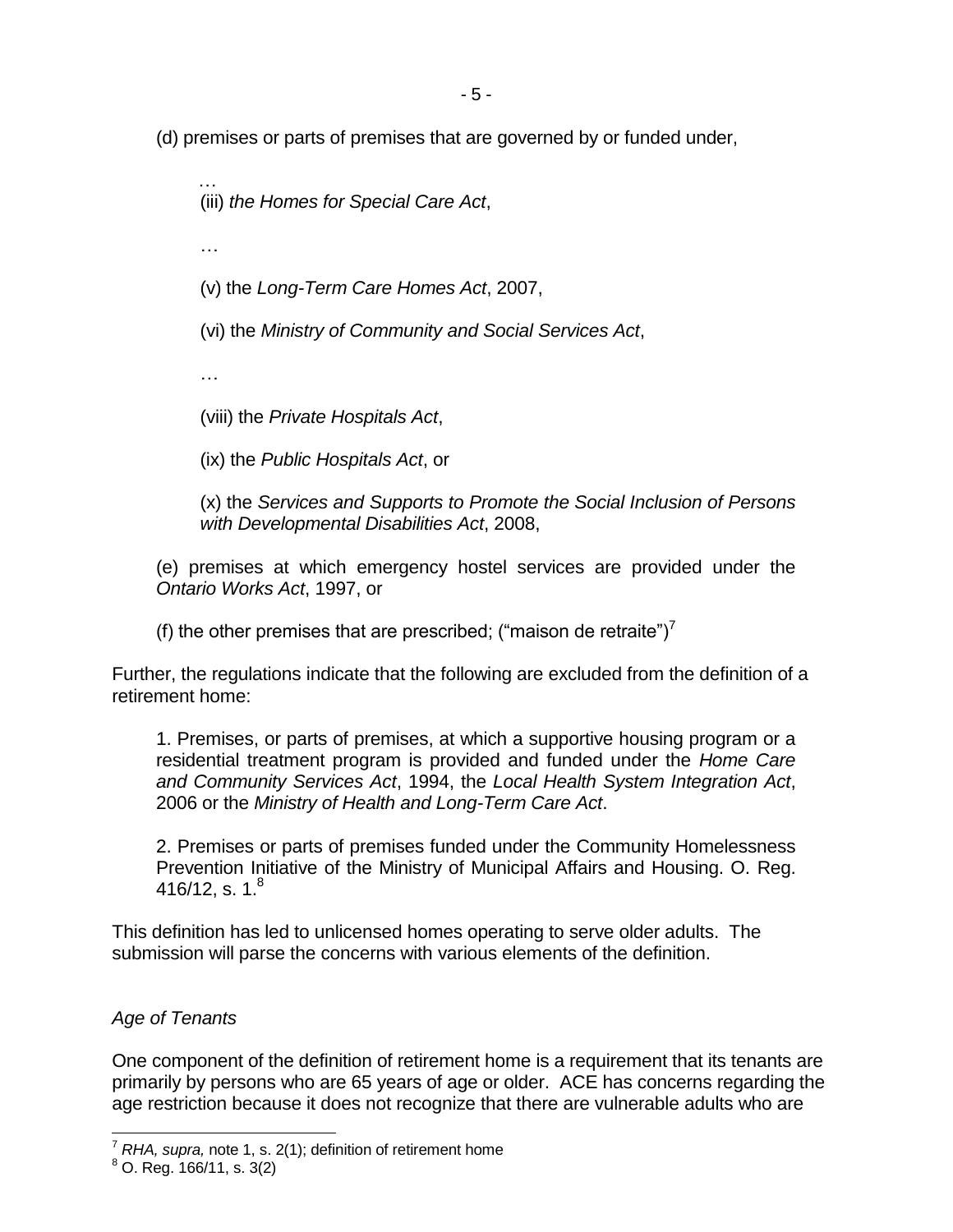younger than 65 years of age living in other settings defined as care homes under the *RTA*. This ignores the diversity of those residing in retirement homes.

ACE has also found that some homes have elected to "get around" the licensing requirements under the *RHA* by carefully managing the number of tenants above 65 who reside in the home. However, these tenants remain vulnerable and require the same form of oversight (inspections and complaints) afforded to those who live primarily with other tenants over 65. In this sense, the definition is arbitrary.

Alternatively, ACE proposes a definition which eliminates the age requirement of a retirement home, but mirrors the definition of a care home under the *RTA*: defined as "a residential complex that is occupied or intended to be occupied by persons for the purpose of receiving care services, whether or not receiving the services is the primary purpose of the occupancy."<sup>9</sup> The definition could still exclude homes created under the *Long Term Care Homes Act, Homes for Special Care Act, Ministry of Community and Social Services Act, Public Hospitals Act, Private Hospitals Act,* and the *Services and Supports to Promote the Social Inclusion of Persons with Developmental Disabilities Act* and would ensure that homes that do not have the oversight of other acts do not escape regulated.

#### Recommendation:

 Amend the definition of retirement home to remove the age restriction and to read "a residential complex that is occupied or intended to be occupied by persons for the purpose of receiving care services, whether or not receiving the services is the primary purpose of the occupancy."

### *Excluding homes that are funded by other sources*

The *RHA* regulations exclude premises or parts of premises funded under the *Home Care and Community Services Act, 1994*, the *Local Health System Integration Act, 2006*, the *Ministry of Health and Long-Term Care Act* or the Community Homelessness Prevention Initiative of the Ministry of Municipal Affairs and Housing.<sup>10</sup> However, in most cases, where these programs do not have robust investigations or complaints mechanisms, they leave the residents without any protection. It is unwise to continue to exclude them from the oversight of the RHRA.

### Recommendation:

• Amend the regulation to exclude only premises or parts of premises which are governed by other systems of oversight.

j <sup>9</sup> *RTA, supra,* note [2,](#page-1-0) s. 2(1); definition of care homes

<sup>10</sup> *Supra,* note [8](#page-4-0)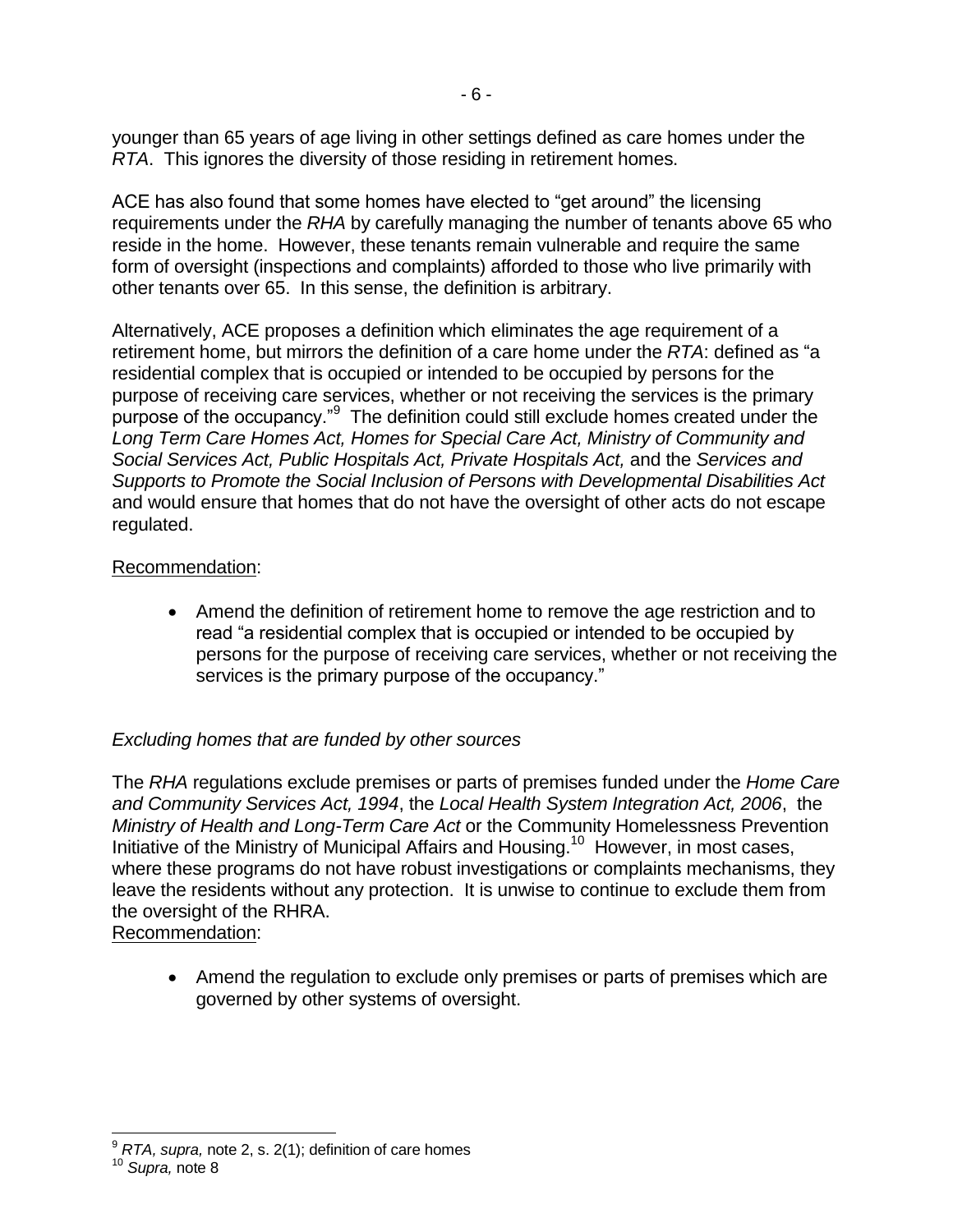# *Number of Tenants in a Retirement Home*

The definition of retirement home in the regulations indicates that the legislation only governs homes with six or more persons.<sup>17</sup> It is unclear why homes with fewer than six tenants should not receive the same attention or protection. Several of the court cases concerning assault and neglect of seniors (some of which have resulted in death) have involved operators of small homes. Many of the smaller homes with fewer than six tenants are located in rural or small urban areas or serve Ontario's lower income population. Support for a lower number can also be found by looking at other jurisdictions. For instance, the number of residents required to qualify as a retirement home is five in Newfoundland and Labrador,<sup>12</sup> four in Alberta<sup>13</sup> and just one in Saskatchewan.<sup>14</sup> Thus, ACE believes that any reference to the number of tenants should be removed as it is those individuals living in the smallest retirement homes that are potentially the most vulnerable and shielded from public scrutiny. It should go without saying that people deserve to be safe and properly cared for no matter the size of the retirement home in which they live.

# Recommendation:

 Amend the definition of retirement home to remove the restriction of the number of tenants and to read "a residential complex that is occupied or intended to be occupied by persons for the purpose of receiving care services, whether or not receiving the services is the primary purpose of the occupancy."

# *Ensuring Retirement Homes are Licensed*

As noted above, a significant concern for ACE is the lack of affordable, licensed retirement residences for low-income persons. The government must strive to protect affordable accommodation and services for older adults residing in retirement homes. These homes should be encouraged to come within the ambit of the *RHA* and costs should not be a bar to licensing.

The RHRA fee setting policy was established on May 24, 2012.<sup>15</sup> The policy itself does not include any consideration for lower cost retirement homes. The fee schedule effective January 1, 2015, indicates that retirement homes are charged \$9.22 per suite per month as well as an administrative charge amounting to five percent of annual license fees.<sup>16</sup> The charge for application fees is \$5,000.00 and \$25.00 per suite to a maximum of \$10,000.00. This is prohibitively expensive where a retirement home charges a low rate for accommodation. As the RHRA's individual resident cost of enforcement will not differ

 $\overline{a}$ 

<sup>11</sup> *Ibid.* s. 3(1)

<sup>12</sup> *Personal Care Home Regulations*, N.L.R. 15/01, (*Health and Community Services Act*), s.2(h).

<sup>&</sup>lt;sup>13</sup> Supportive Living Accommodation Licensing Act, S.A. 2009, c.S-23.5, s.2(1)(a).

<sup>14</sup> *Personal Care Homes Act.* S.S. 1989-90, c. P-6.01, 2(e)

<sup>15</sup> Fee Setting Policy, *Retirement Home Regulatory Authority,* available at:

http://www.rhra.ca/assets/en/pdf/RHRA-Fee-Setting-Policy.pdf

<sup>16</sup> Fee Schedule – Effective January 1, 2015, *Retirement Home Regulatory Authority*, available at: http://www.rhra.ca/assets/en/pdf/2015-RHRA-Fee-Schedule.pdf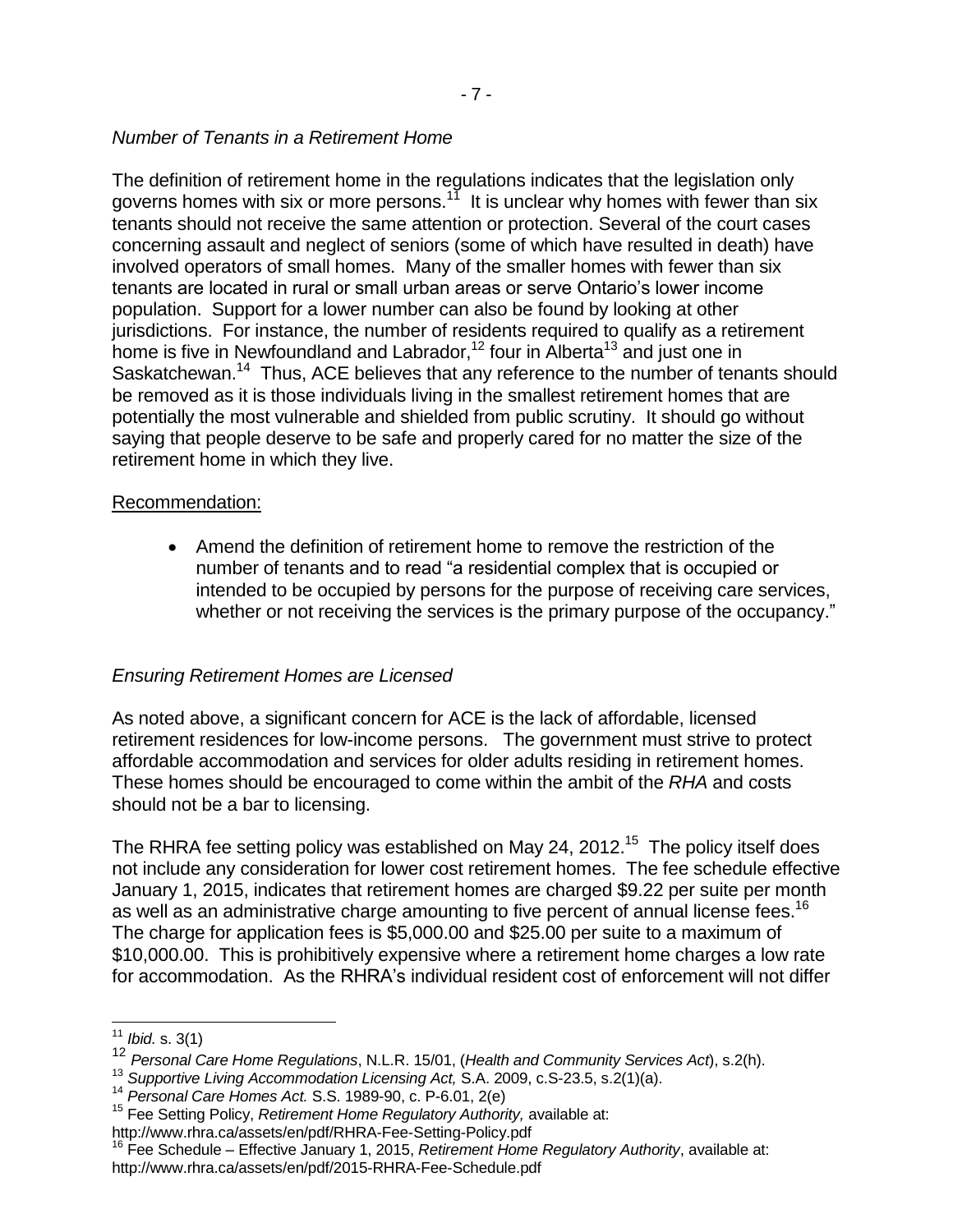between high cost and low cost retirement homes, a flat rate is disproportionate and unfair to low-income tenants.

Further, in order to prevent hospitals or CCACs from referring potential tenants to homes that are unlicensed, the *RHA* should be amended to include a prohibition on health care professionals or hospital or CCAC staff knowingly referring a person to an unlicensed retirement home. A violation of this section would be an offence under the *RHA*. This measure will be both an incentive to homes to become licensed and a deterrent to hospitals and CCACs from referring tenants to homes that do not afford them any protection.

### Recommendations:

- Protect both operators of, and tenants living in, lower cost homes by developing mechanisms that reduce the costs of regulation, such as sliding scale fees for licenses and incentives for good performance.
- <span id="page-7-0"></span> Amend the *RHA* to include an offence for a health professional or staff of a hospital or CCAC to "knowingly refer a patient/client to an unlicensed retirement home."

# *Process for Closing Unlicensed Homes*

The sad tale of "In Touch", a home with approximately 18 adult tenants operating without a license, is evidence that the process for closing unlicensed retirement homes is fraught with problems. Elaine Lindo, the principal of In Touch was first denied a license in 2013 by the RHRA, which denial was upheld by the License Appeal Tribunal in 2013.<sup>17</sup> She was fined \$10,000.00 when she refused to shut down.<sup>18</sup> However, Ms. Lindo continued to operate the home as Rosemount Place Seniors Affordable Housing for over a year, and was charged by the RHRA for operating a retirement home without a license. Ms. Lindo was eventually jailed for 15 days by the Provincial Offences Court and fined an additional \$2,500.00.<sup>19</sup> It is unclear what happened to the tenants for whom she was responsible.

As noted by Vice-Chair, Laurie Sandford of the License Appeal Tribunal, while there is a process to be followed where a licensee voluntarily ceases operation, the *RHA* is silent on situations in which a licensee involuntarily ceases operation or even refuses to cease operation.<sup>20</sup> The RHRA does not have the authority under the legislation to simply close or take over an unlicensed home. In fact, it is difficult to simply shut down a home providing care to tenants as it penalizes the tenants even more by rendering them homeless – finding alternate accommodation can be impossible. The ability to impose a transition plan must be available , which may involve the RHRA managing the home for a

 $\overline{\phantom{a}}$ <sup>17</sup> 8241 v. Registrar of the Retirement Homes Regulatory Authority, 2013 CanLII 78366 (ONLAT)

<sup>18</sup> Dale Brazao, "Rogue retirement home operator fined \$10,000 for operating unlicensed," *Toronto Star,*  December 16, 2014, available at:

http://www.thestar.com/news/gta/2014/12/16/rogue\_retirement\_home\_operator\_fined\_10000\_for\_operating \_unlicensed.html

<sup>&</sup>lt;sup>19</sup> Dale Brazao, "In Touch Retirement operator jailed," *Toronto Star,* March 11, 2015, available at: http://www.thestar.com/news/crime/2015/03/11/in-touch-retirement-operator-jailed.html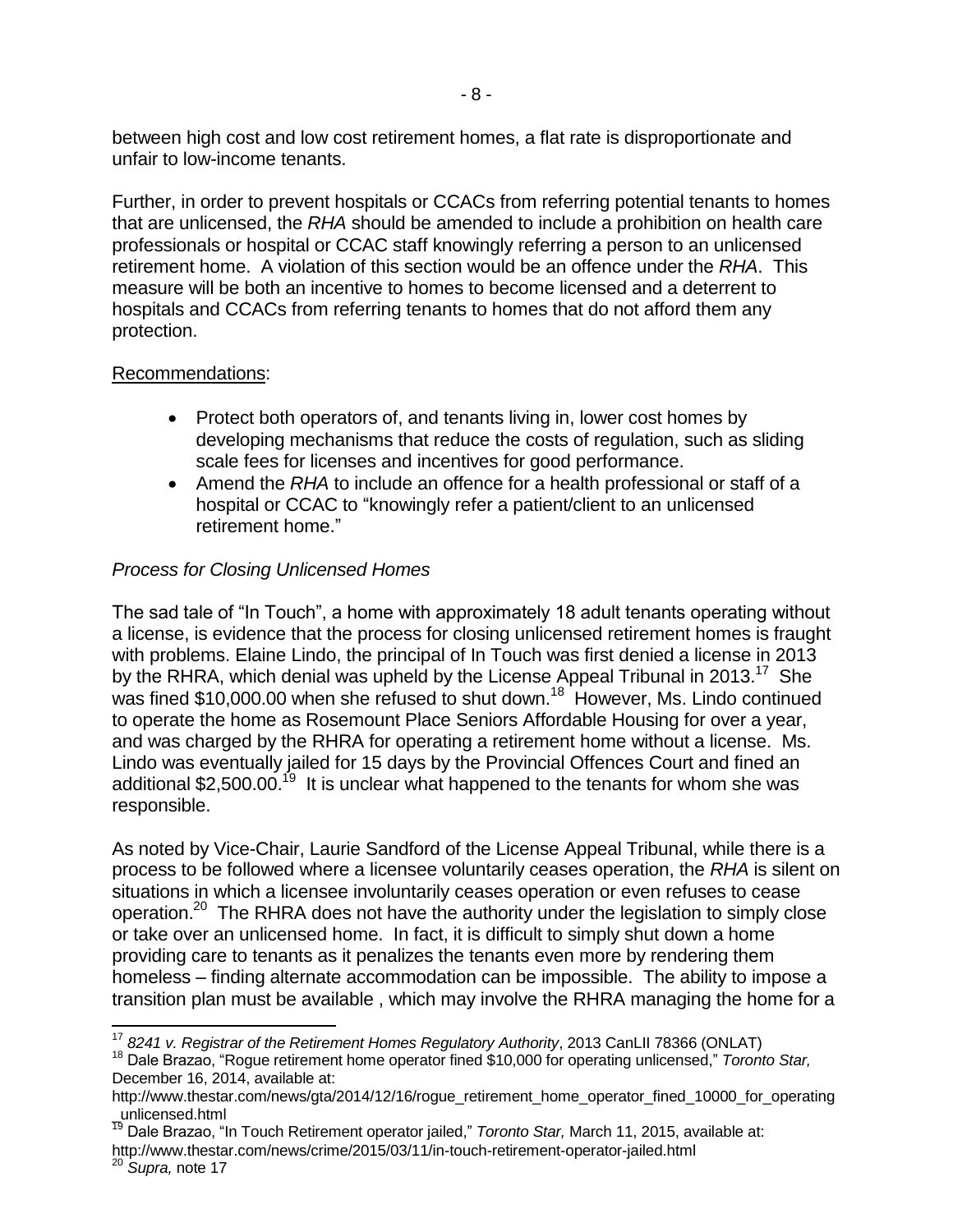short period of time, written notice to the tenant or substitute decision maker, and involvement of the local CCAC to ensure that alternate accommodation is found as soon as possible. Further, the *RHA* should mandate that the RHRA follow up to ensure that the retirement home remains closed.

Further, these tenants of In Touch are protected under the *RTA.* As will be discussed below, tenants are not aware of their rights under the *RTA* and should be made aware of these rights.

#### Recommendation:

 Amend the *RHA* to include provisions addressing the process the RHRA should follow when the license of a home is revoked or refused and requiring the RHRA the RHRA follow up to ensure that the retirement home remains closed.

# **2. Detention in Retirement Homes**

Some retirement homes have secure units, but the authority under which the tenants in these units are being detained is suspect.

ACE is unequivocal in its opinion that retirement homes should never be allowed to restrain or detain tenants, accept in accordance with the common law, as indicated in section 71 of the *RHA*.<sup>21</sup> The common law provides a narrow ability to restrain or detain persons in emergency circumstances, where the restraint or detention is necessary to prevent serious bodily harm to the person or others.<sup>22</sup> However, this right, by its nature is very time-limited. While many homes have them, secure units in retirement homes are not presently authorized under the common law or the *RHA*. The *Mental Health Act*  provides for involuntary detention in certain circumstances, $^{23}$  but this does not apply to retirement homes.

<span id="page-8-0"></span>Retirement homes are tenancies; to allow them to restrain or detain is analogous to allowing a superintendent to lock tenants in their apartments if they deem it to be appropriate. Section 70 of the *RHA* which details 'permitted confinement' has not yet entered into force.<sup>24</sup> ACE remains of the opinion that this section would be subject to legal challenges if it enters into force and should be removed from the legislation.<sup>25</sup>

<span id="page-8-1"></span>Despite the lack of legislative authority, ACE has received information that tenants continue to be placed in secure units, without their consent. At times, consent is obtained from their substitute decision-makers. However, this consent may not be valid. Under Ontario law, a substitute decision-maker does not have the authority to consent to ongoing detention unless:

j

<sup>21</sup> *RHA, supra,* note [1,](#page-0-0) s. 71

<sup>22</sup> See *Conway v Fleming*, [1996] 1242 ACWS (3d) 62, para 282-285; W (Re), 2006 CarswellOnt 9390 (ON CCB) at para 28 and 30.

<sup>23</sup> *Mental Health Act*, R.S.O. 1990, c.M.7 , s. 20

<sup>24</sup> *RHA, supra,* note [1,](#page-0-0) s. 70

<sup>25</sup> There are similar provisions under the *Long-term Care Homes Act, 2007* which have not yet entered into force. *Long-term Care Homes Act, 2007*, S.O. 2008, c.8, s. 32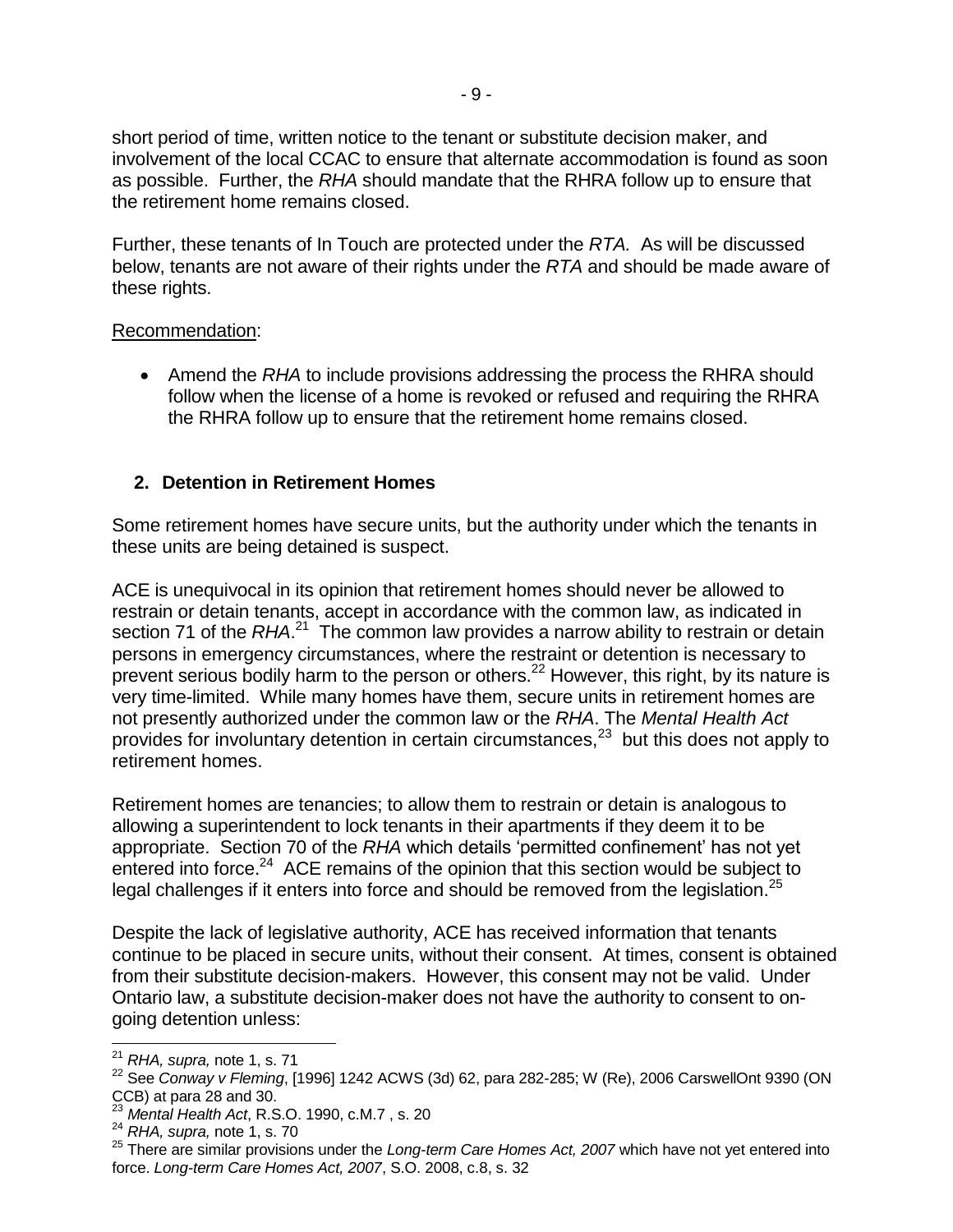- The tenant has a "Ulysses clause" in their power of attorney for personal care: A Ulysses Clause essentially binds the grantor of the power of attorney into the future, ensuring that the grantor cannot refuse specific measures, like detention, at a later date. These clauses give the attorney for personal care significant power and are uncommon.
- The tenant is under court-appointed quardianship with a provision for detention. Under the *Substitute Decisions Act, 1992,* the court can appoint a guardian of the person.<sup>26</sup> However the order should specify that detention authority is being granted.

Where consent has not been granted by substitute decision makers with legal authority, ongoing detention in these secure units are in contravention of the *RHA,* and the RHRA should be reporting these on inspection.

In the event that the government chooses to retain the current provisions respecting detention and confinement on secure units, ACE believes strict safeguards must be added for the protection of tenants. For instance, section 70(3)(d) currently allows a legally qualified medical practitioner, a registered nurse in the extended class or another prescribed person to make recommendations about confining tenants to a secure unit. $27$ Given the deprivation of liberty resulting from this detention, ACE believes that only a legally qualified medical practitioner or a registered nurse in the extended class can make such a decision.

Although the legislation gives tenants a right pursuant to sections 70(6) and (7) to challenge decisions made by their substitute decision-makers consenting to detention on secure units,<sup>28</sup> there are very few details about this important safeguard; these sections merely say tenants are entitled to a review conducted by a prescribed person or entity in accordance with the regulations. In the recent case of P.S. v. Ontario,<sup>29</sup> the Court of Appeal found that a patient detained under the *Mental Health Act* for 19 years lacked the necessary procedural safeguards to have the conditions of his detention periodically reviewed. The Court found that the patient's rights under section 7 of the *Canadian Charter of Rights and Freedoms* (*Charter*) were violated as a result.

Without periodic review of the fact and conditions of detention, the detention provisions of the *RHA,* are vulnerable to *Charter* challenges. These reviews should be conducted by the Consent and Capacity Board, as the Board conducts reviews of involuntary detention under the *Mental Health Act.* These reviews should also be conducted periodically, every 6 months, and on request.

Section 70(9) does not provide comprehensive rights advice to incapable tenants whose substitute decision-makers have consented to their confinement to a secure unit. $30$ 

j <sup>26</sup> *Substitute Decisions Act, 1992*, S.O. 1992, c. 30, s. 55

<sup>27</sup> *RHA, supra,* note [1,](#page-0-0) s. 70(3)(d)

<sup>28</sup> *RHA, supra,* note [1,](#page-0-0) s. 70(6)-(7)

<sup>29</sup> *P.S. v. Ontario*, 2014 ONCA 900 (CanLII), available at: [<http://canlii.ca/t/gfr85>](http://canlii.ca/t/gfr85)

<sup>30</sup> *RHA, supra,* note [1,](#page-0-0) s. 70(9)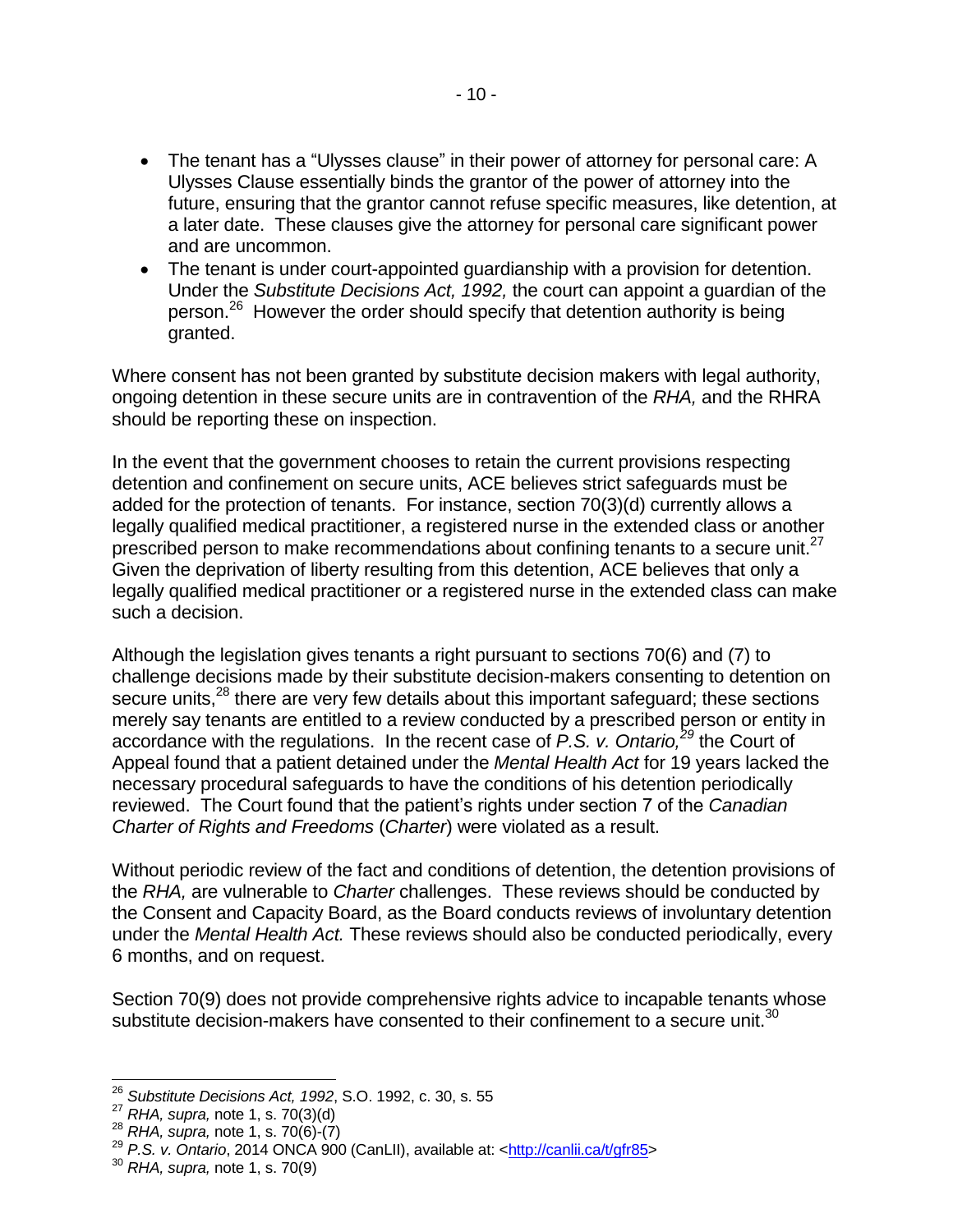Instead, it merely requires licensees to inform the tenant of a right to "consult" with a rights adviser in accordance with the process set out in the regulations.

Rights advice is a legal process whereby an individual is informed of their rights by a rights adviser shortly following their change in legal status. There are currently eight mandatory rights advice situations, most of which only affect patients in psychiatric facilities.<sup>31</sup> The rights adviser has the responsibility to discuss the significance of the legal situation to the individual. At the request of the person, the rights adviser will assist the person to: apply for a hearing to challenge the finding before the Consent and Capacity Board; retain a lawyer; and apply for financial assistance to pay for the lawyer through Legal Aid Ontario. In contrast, under the *RHA*, the burden is shifted to the tenant to make a request to "consult" a rights adviser and it is unclear what form this consultation would take. ACE believes tenants should be afforded full rights advice. In other words, once a substitute decision-maker consents to confinement, prior to detention, the legislation should oblige licensees to notify a rights adviser forthwith to physically meet with the tenant at the retirement home to explain their rights and options. The rights adviser must be independent of the retirement homes in order to maintain credibility.

#### Recommendations:

- Amend the *RHA* to remove sections 68 and 70.
- Amend section 71(1) to read: "Nothing in this Act authorizes a retirement home to detain or restrain a mentally capable tenant, except in accordance with the common law."
- Amend the sixth right in the Bill of Rights to read: "Every tenant has the right not to be restrained or detained, accept in accordance with the common law."
- Urge the RHRA to conduct inspections following complaints regarding illegal detentions and make compliance orders in respect of this issue.
- Urge the RHRA to include information regarding the legality of detention in its educational materials.
- In the alternative, if the government does not amend the *RHA* to remove the sections authorizing detention:
	- Amend section 70(3)(d) to read "a legally qualified medical practitioner or a registered nurse in the extended class has recommended confining the resident" so that only these persons can make recommendations about confinement to a secure unit.
	- Amend section 70(6) to read "If a substitute decision-maker of a resident of a retirement home has, on the resident's behalf, consented to the resident's confinement to a secure unit of the home, the resident has a right, which is exercisable in accordance with the regulations, to a review by applying to the Consent and Capacity Board."
	- Amend section 70 (7) to read that "A person may not make an application under this section if he or she made an application under this section in the previous six months and that the initial application under this section must

l, <sup>31</sup> *Supra,* note [23](#page-8-0) and R.R.O. 1990, Reg. 741, s. 14-16.The *Long-Term Care Homes Act* also contains requirements for rights advice when a person is admitted or transferred to a secure unit. Although there is a proclamation date of July 1, 2010 for the majority of the Act, there is no proclamation date for the sections pertaining to secure units and rights advice and no regulations have yet been drafted for this section.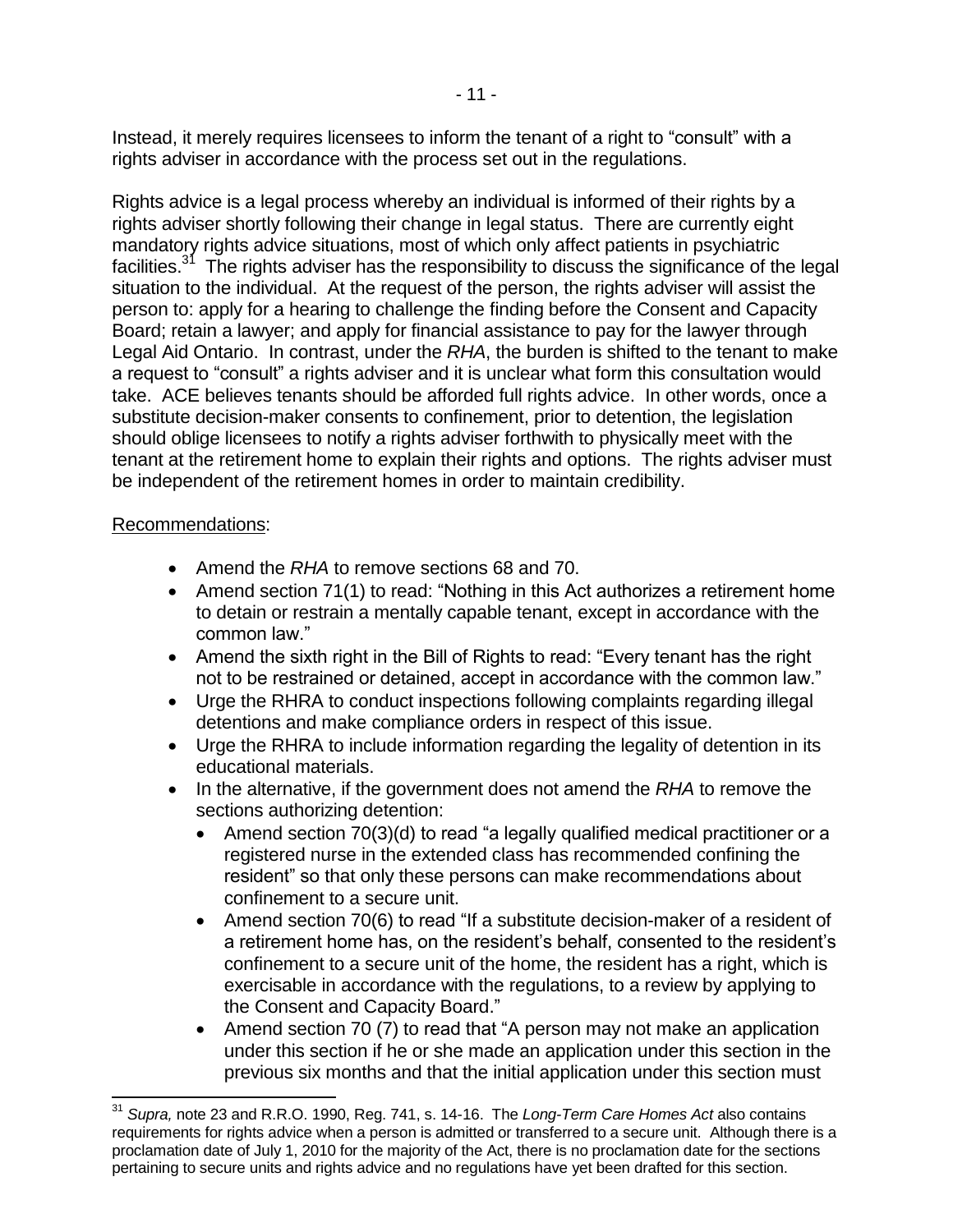be made within six months after the consent to confinement was made under sections (4) and (5)."

• Replace section 70(9) with the requirement that "the licensee shall contact a rights adviser independent of the retirement home forthwith if a substitute decision-maker consents to a tenant's detention on a secure unit and that the rights adviser meet with the tenant to explain their rights."

# **3. Care Services Provided in Retirement Homes**

# *The issues with two-tiered health care*

ACE continues to be critical of the *RHA's* promotion of two-tiered, privatized health care. Although retirement homes represent a private relationship between the licensee-aslandlord and the tenant, retirement homes are permitted to provide health care, typically a public service in Canada. The *RHA* does not stipulate any cap or limitations on the care that retirement homes can offer, which means that they can provide the same services available in long-term care homes. Essentially, the *RHA* creates a parallel private health care system primarily catering to those who can pay.

ACE believes it is illogical to have the government stringently regulate long-term care homes if retirement homes which are providing essentially the same level of care and services are subject to different rules and regulations. Instead of viewing retirement homes as part of the continuum of accommodation options available to older adults, the government is encouraging a parallel, unfunded system. Most importantly, the government is allowing that parallel, unfunded system to be subject to a lower level of regulation.

<span id="page-11-0"></span>This contradicts the recommendations of the Nineteenth Annual Report of the Geriatric and Long-Term Care Review Committee to the Chief Coroner for the Province of Ontario.<sup>32</sup> The report discussed a case where a 92 year old frail elderly person was transferred to a private care home from hospital pending final placement in long-term care. The lack of staff time was indicated as possibly contributing to her developing hypernatremia and dehydration. The report indicated that:

The circumstances surrounding this woman's death should alert health care professionals that, despite pressures to move the frail elderly out of hospitals to other settings, such as private care homes to await placement in a long term care home, it is important to remember that these elderly clients are awaiting long term care home placement precisely because their care needs are so heavy that they are difficult, if not impossible, to provide in a community, private care setting.<sup>33</sup>

l, <sup>32</sup> *Nineteenth Annual Report of the Geriatric and Long-Term Care Review Committee to the Chief Coroner for the Province of Ontario*, September 2009, Case 5, available at:

http://www.mcscs.jus.gov.on.ca/stellent/groups/public/@mcscs/@www/@com/documents/webasset/ec0801 77.pdf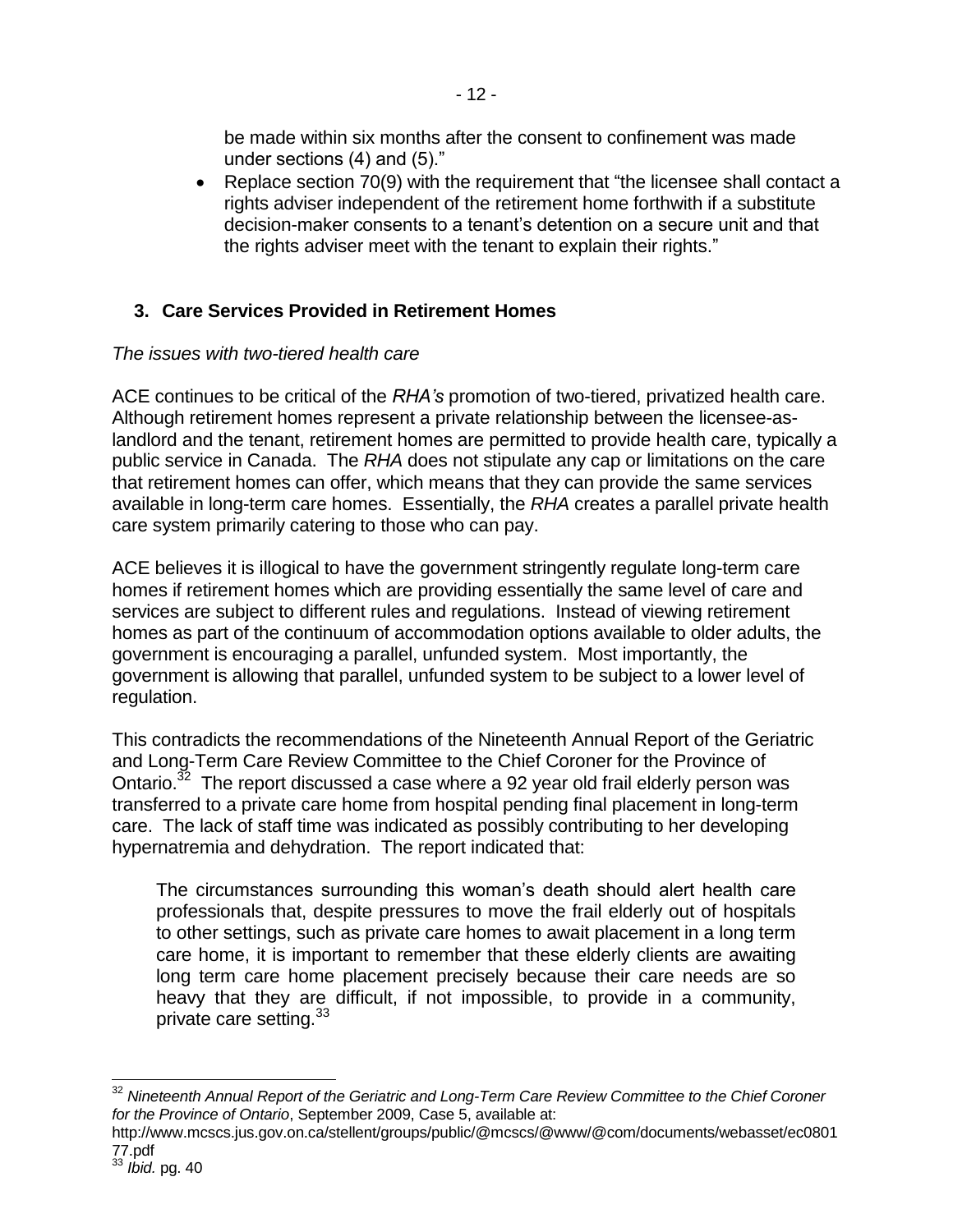The recommendation was that hospitals and health care professionals should be reminded that "While awaiting placement in a Ministry of Health and Long-Term Care licensed long term care home, these frail elderly patients should remain in a setting that is as resource-intensive as a licensed long term care home," and further that "Programs in private care or retirement homes in the Province of Ontario providing care to the frail elderly residents awaiting placement in a licensed long term care home should be held to the same standards for care and services as a licensed long term care home. Implicit in this recommendation is the need to ensure the same regulations and inspections with regular public reporting of findings that exists for licensed long term care homes."34

Where a retirement home offers the same level of care as a long-term care home, the retirement home should be subject to the same regulations as long-term care homes under the *Long-Term Care Homes Act* and to scrutiny from the Ministry of Health and Long-Term Care*.* ACE proposes that there be a separate class of license for these retirement homes.<sup>35</sup> to differentiate them from retirement homes offering light care. Having "graded licences", would allow that the regulatory burden only fall to the homes that are offering significant care services. The fees for the licensing of these homes can be passed on to the Ministry of Health and Long-Term Care to offset the costs of regulating these additional homes.

As noted above, many older adults cannot afford to live in retirement homes on fixed incomes. However, these retirement homes may be more affordable if the Ontario government were to provide subsidies for those living in retirement homes requiring only moderate levels of care. If this tenant required heavy care, admission to a long-term care home may be appropriate.

### Recommendation

- Create regulations to the *RHA* which offer a different class of licence to heavy care retirement homes. This class of homes should be subject to the same regulations as long-term care homes under the *Long-Term Care Homes Act.* The fees for the licensing of these homes must be passed on the Ministry of Health and Long-Term Care to offset the costs of regulation.
- Review a system of subsidies for older adults who require light to moderate care in retirement homes.

### *Plans of Care*

According to sections 62(1) and (2) of the *RHA*, the licensee shall ensure that a plan of care is developed for every resident but only with the consent of the tenant.<sup>36</sup> While ACE agrees that consent is essential to developing the plan of care, the *RHA* does not specify what happens if a tenant refuses to give consent or to complete a plan of care.

 $\overline{a}$ <sup>34</sup> *Ibid.* pg. 40 -41

<sup>35</sup> *RHA, supra,* note [1,](#page-0-0) s.44(2)

<sup>36</sup> ,*Ibid.* s. 62(1)-(2)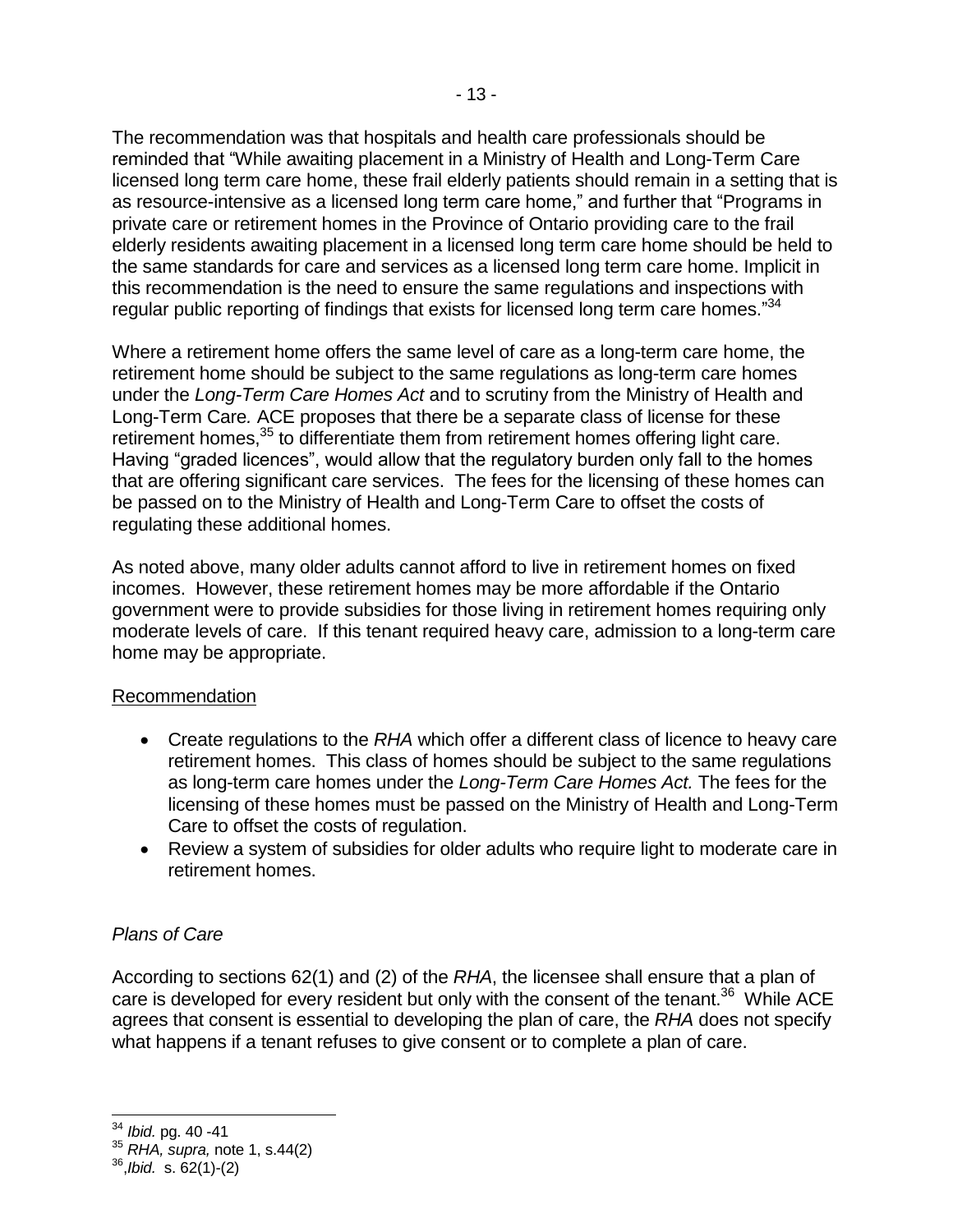Some tenants of retirement homes are extremely healthy, high-functioning individuals who do not want or need plans of care and may not even purchase any of the available care services. Clients of ACE have complained in the past that retirement home staff have used plan of care meetings as a platform to promote and sell other services available at the home. Especially where these services may be high cost, tenants should not be required to accept extra services that they do not want.

The *RHA* should also clarify who is intended to complete the plan of care. It should not merely be approved by "a person with the requisite expertise in assessing the suitability of care services", as indicated in section 62(9).<sup>37</sup> Due to the nature of a plan of care, ACE asserts it must be completed in the first instance by a health care practitioner.

Section 62(5) provides that tenants or their substitute decision-maker, if any, shall be given an "opportunity" to participate in the development and implementation of the plan of care.<sup>38</sup> This indicates a misunderstanding of the law of health care consent in Ontario, where there can be no treatment without consent. Tenants or their substitute decisionmaker, where the tenant is incapable of providing consent, are integral to creating the plan of care, pursuant to the requirements of consent under the *Health Care Consent Act, 1996*. 39 Informed consent requires that a person receive adequate information to make a decision about the treatment and has received responses to questions about the treatment.<sup>40</sup> This entails a discussion with a health care provider. The current wording of the *RHA* implies that the role of the tenant or substitute decision maker is minimal and optional. Returning to the language of section 62(9), using the word "approved" erroneously implies that the plan of care need not be consented to by the tenant or their substitute decision-maker.

### Recommendations:

- Amend section 62(1) to read "When a resident commences his or her residency in a retirement home and purchases care services, the licensee shall, within the prescribed times, ensure that the resident is assessed and that a plan of care is developed by regulated health professionals with the requisite experience in assessing the suitability of care services in accordance with this section and the regulations."
- Delete the words "are given an opportunity" in section 62(5).
- Improve compliance with the *Health Care Consent Act, 1996* by amending section 62(9) to read "The licensee shall ensure that the resident or the resident's substitute decision-maker have consented to the plan of care, including any revisions to it, and that a copy is provided to them."
- Ensure that the RHRA is reviewing the plans of care to ensure that the plans are being consented to by tenants or their substitute decision makers in accordance with the *Health Care Consent Act, 1996.*

l, <sup>37</sup> *Ibid,* s. 62(9)

<sup>38</sup> *Ibid.* s. 62(5)

<sup>39</sup> *Health Care Consent Act, 1996,* S.O. 1996, c. 2, Sched. A, s. 10 -11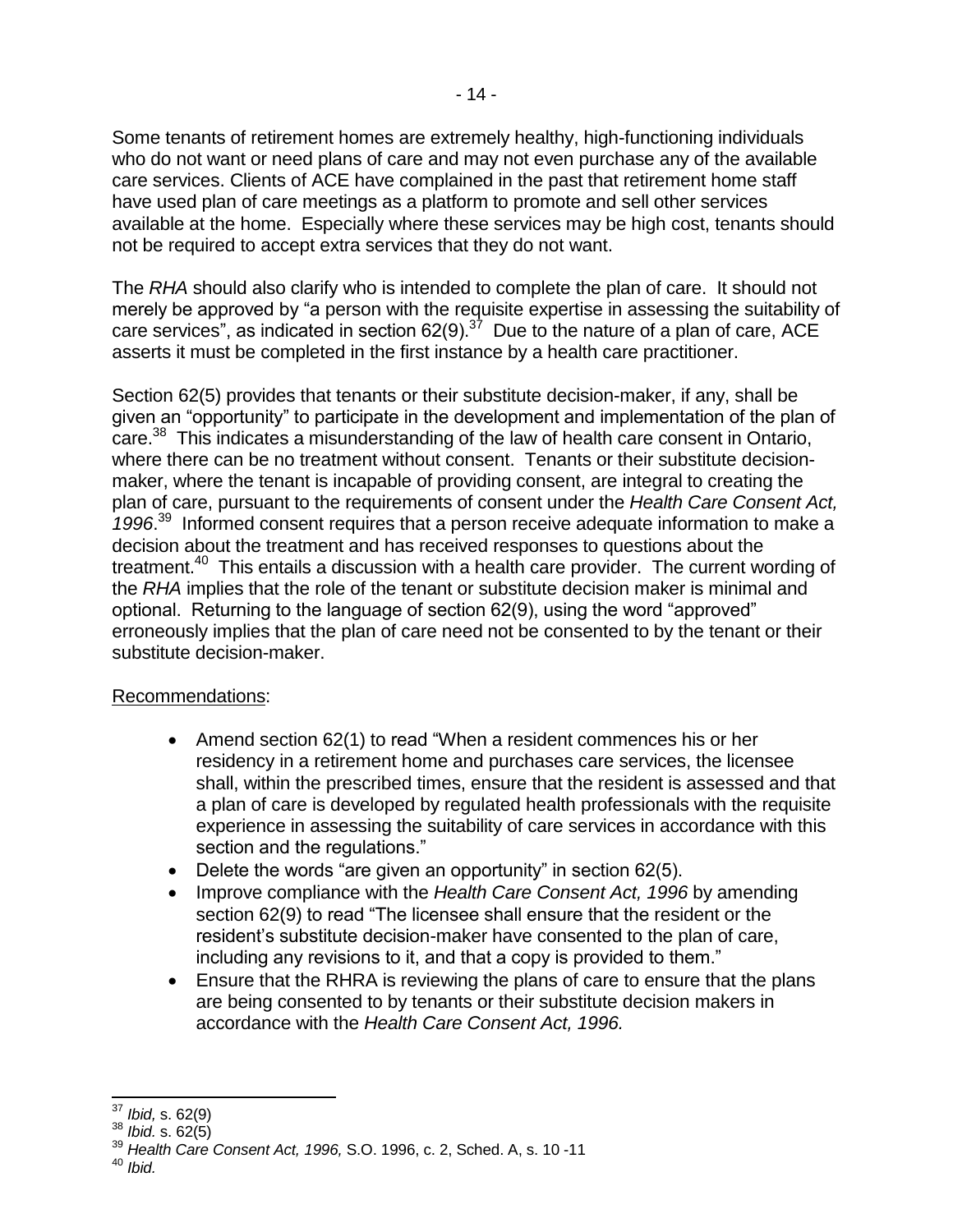# *Eviction from Retirement Homes owing to Issues regarding Care Services*

ACE has received many calls about retirement homes requiring tenants to leave because they require too high a level of service. These include clients with some degree of dementia. This may occur where the person's cognitive condition results in falls risks, for example. This issue may be caused in part by pressure from hospital discharge planners or CCACs to wait in retirement homes until long-term care homes become available, leading to people going to retirement homes when in fact, they require a much higher level of care.

It is important to recognize that the expectation is that retirement homes will offer older persons with disabilities the ability to age in place within reason. ACE is not advocating that persons who have heavy care needs continue to be maintained in retirement homes where their safety can be compromised. However, ACE has had experiences where some retirement homes do not allow a person to return from hospital even where their care needs can be easily accommodated. For example, ACE has received calls where a person is not accommodated because he/she requires oxygen, although this person is experienced in the use of oxygen and his/her specialist has indicated that there would be no cause for concern.

As indicated in the Ontario *Human Rights Code,* the retirement home has a duty to accommodate tenants.<sup>41</sup> Of course, the retirement home should not be held to an impossible standard when seeking to accommodate older adults with mental or physical disabilities or in a manner that compromises their safety. However, where possible, homes should be encouraged to accommodate a person in a manner that most respects their dignity, if to do so does not create undue hardship. Retirement homes must accept requests for accommodation in good faith, take an active role in developing solutions in the short and long term, and respect the dignity of the person seeking accommodation.

If such requests cannot be safely accommodated, retirement homes must use the processes outlined in the *RTA* to evict or, in the words of the *RTA,* "transfer" tenants if their care needs are too high. The RTA permits the landlord to apply to the Landlord and Tenant Board to transfer a tenant if "the tenant requires a level of care that the landlord is not able to provide."<sup>42</sup> However, the Board must be satisfied that "appropriate alternate accommodation is available for the tenant; and the level of care that the landlord is able to provide when combined with the community based services provided to the tenant in the care home cannot meet the tenant's care needs."<sup>43</sup> Under the *RHA* regulations, the retirement home staff must also provide information about alternatives to living in the home. <sup>44</sup> This is a lesser requirement than that under the *RTA,* where the Landlord and Tenant Board must be satisfied that "appropriate alternate accommodation is available for the tenant; and the level of care that the landlord is able to provide when combined with the community based services provided to the tenant in the care home cannot meet the tenant's care needs."<sup>45</sup>

l,

<sup>41</sup> *Human Rights Code*, R.S.O. 1990, c. H.19, s. 11(2)

<sup>42</sup> *RTA, supra,* note [2,](#page-1-0) s. 148 (1)(b)

<sup>43</sup> *Ibid.* s. 148(2)

<sup>44</sup> *Supra,* note [8,](#page-4-0) s. 49(1)(b)

<sup>45</sup> *RTA, supra,* note [2,](#page-1-0) s. 148 (2)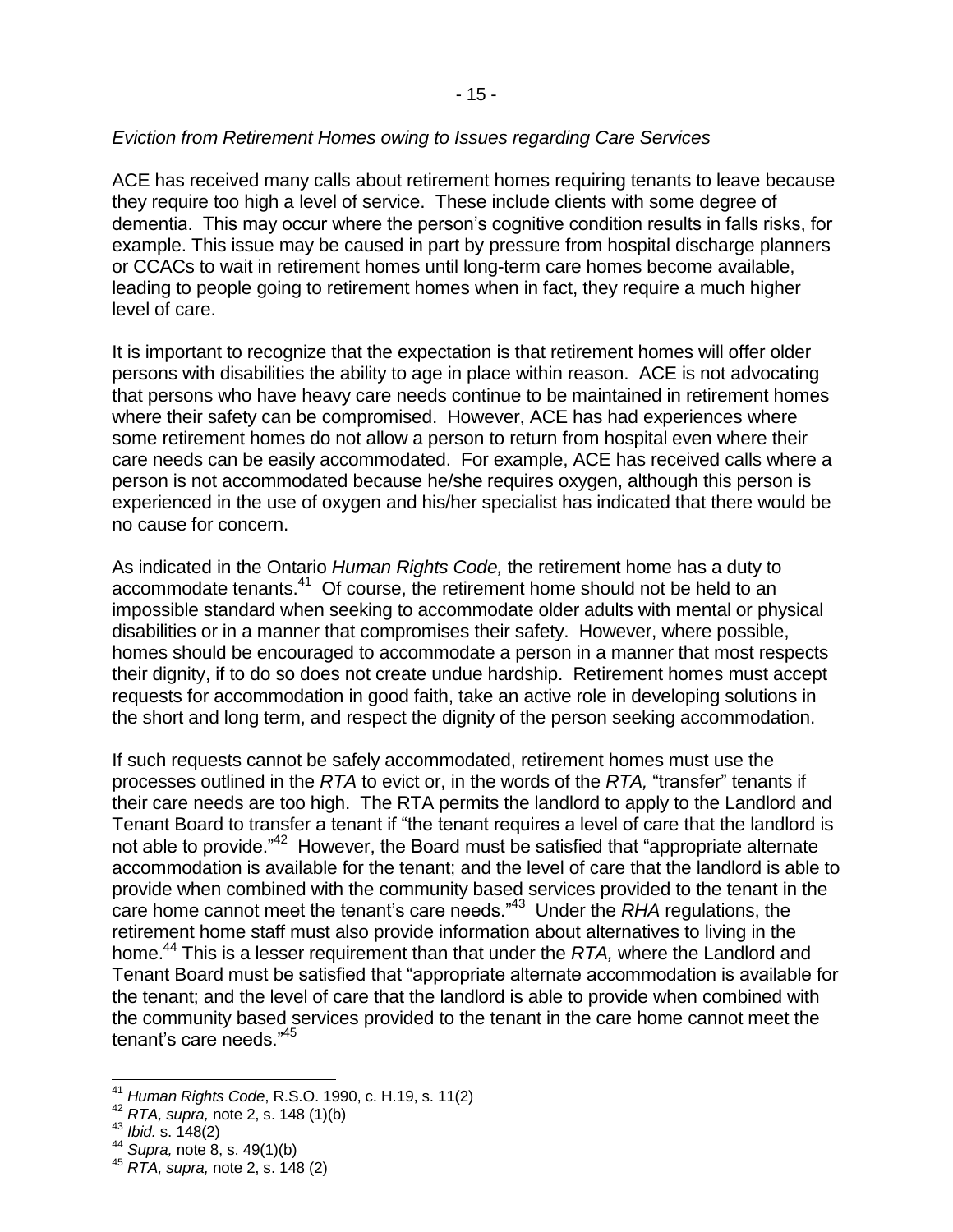It is ACE's experience that retirement homes rarely follow the *RTA-*mandated process. Rather, the licensee may act to reduce care services and force the tenant leave because these care services are not provided. The licensee is merely required to provide 90 days notice to the tenant or the substitute decision maker before the reduction in care services takes effect<sup>46</sup> and to facilitate access to outside services.<sup>47</sup> If the tenant wishes to move as a result, the retirement home is expected to take "reasonable steps to find appropriate alternate accommodation for the resident." <sup>48</sup> The *RHA* does not require a review of why the care services are being reduced. Where the care services are only being reduced for one tenant, rather the home no longer wishing to provide this service, it is tantamount to a transfer. The tenant may not be able to live in the retirement home without these services and may not be able to obtain those services externally without incurring significant cost. This section, without review, also serves to circumvent the process for eviction under the *RTA*.

# Recommendations:

- Include a reference to the duty to accommodate and the Ontario Human Rights Code in the *RHA.*
- Encourage the RHRA to provide education about the duty to accommodate and the Ontario Human Rights Code.
- Include a reference to the *RTA* in the *RHA* which discusses eviction/transfer where the tenant requires a level of care that the landlord is not able to provide.
- Amend the *RHA* or the *RTA* to include a process of review if care services offered are no longer being provided.

# **4. Transitional Bed Programs in Retirement Homes**

Recently, there has been a move to designate retirement homes for persons awaiting placement into long-term care to receive care. ACE is concerned that these persons are being pressured into accepting placements, promised a high level of care and being given a "crisis" or priority designation. ACE understands that these "transitional beds" are being administered in some areas in Ontario, purporting to have temporary licenses from the Local Health Integration Networks (LHINs). However, under the *Long-Term Care*  Homes Act, only the Ministry of Health and Long-Term Care can provide such a license.<sup>49</sup> There is a separate category of interim bed under the Act, where residents can wait until they can be admitted to a long-term care home of their choice.<sup>50</sup> It is ACE's position that these beds are illegal. Further, these beds contradict the recommendations of the Nineteenth Annual Report of the Geriatric and Long-Term Care Review Committee to the Chief Coroner for the Province of Ontario,<sup>51</sup> cited above.

l <sup>46</sup> *Supra,* note [8,](#page-4-0) s. 6.

<sup>47</sup> *Ibid.* 44(1)(c)

<sup>48</sup> *RHA, supra,* note [1,](#page-0-0) s. 44(1)(d)

<sup>49</sup> *Long Term Care Homes Act, supra,* note [25,](#page-8-1) s. 95 - 99

<sup>50</sup> O. Reg. 79/10, s. 189 - 197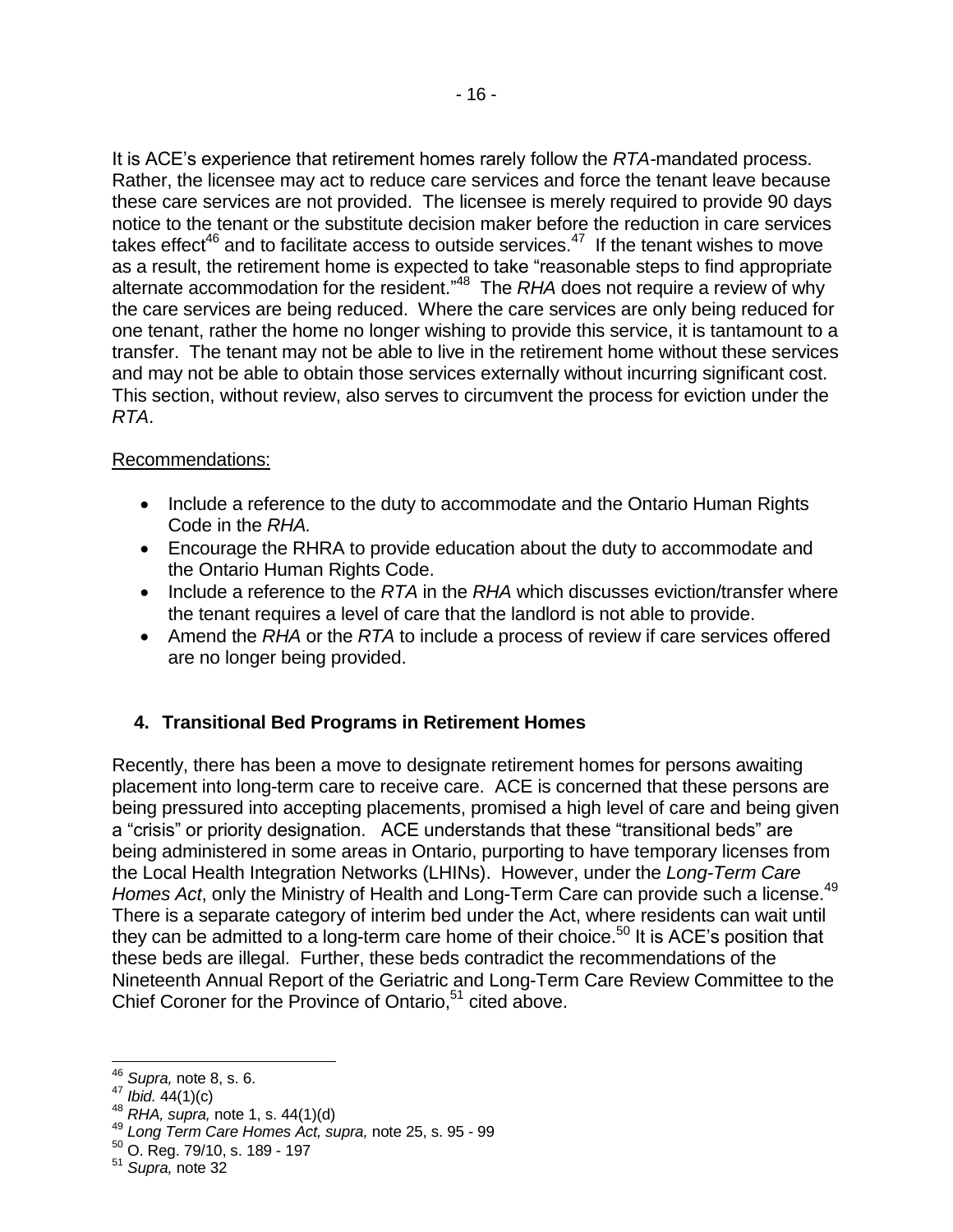An example is the Hamilton Niagara Haldimand Brant (HNHB) LHIN's "Transitional Wellness Capacity Project".<sup>52</sup> This program has designated certain spaces in retirement homes in the LHIN catchment area to act as transitional placements for patients awaiting long-term care. ACE is concerned that these rooms are not set up appropriately, and would not meet long-term care home standards. These tenants may not have privacy and share the space with their caregiver. Although it depends on the home, some of these "tenants" do not have access to rest of the retirement home facility, such as the congregate living or dining spaces, and are essentially confined to that room, despite paying high accommodation rates. These "tenants" are expected to wait in these facilities until a bed is available in the long-term care home of their choosing.

However, if the Ministry of Health and Long-Term Care will not intervene to designate these beds as long-term care beds, these spaces should be subject to some form of oversight. The protections under the *Long-Term Care Homes Act* should apply to these rooms such that these "tenants" could make complaints if they so wished. If it does not, the *RHA* should apply so that these vulnerable residents can receive some protection and have the rights that any tenant of a retirement home would have. These residents should be entitled to access all the amenities that the retirement home has to offer.

### Recommendation:

- Tenancies, like those in transitional bed programs, should be governed by the *Long-Term Care Homes Act* where they are in retirement homes.
- In the alternative, the *RHA* should apply.

# **5. Integration between the** *RTA* **and the** *RHA*

As indicated in the above comments, certain aspects of retirement homes are governed by the "care home" provisions of the *RTA*. However, the *RHA* does not adequately address the interplay between its protections and those under the *RTA*.

Section 52 provides that if a retirement home is also a care home, the provisions of the RTA continue to be applicable.<sup>53</sup> ACE is of the opinion that all retirement homes satisfy the criteria to be a care home as the retirement home licensee must provide at least two care services to tenants. Therefore, not only should this provision be amended to clarify that all retirement homes are care homes, but the interpretation section should include a definition for care home (unless the definition of a retirement home is amended to reflect the definition of a care home).

The *RHA* and the *RTA* require landlords to provide a package of information (commonly known as the "care home information package" or CHIP) to tenants before entering into a tenancy agreement.<sup>54</sup> The *RHA*, however, does not make reference to the *RTA* CHIP

2015/~/media/sites/hnhb/uploadedfiles/Public\_Community/Board\_of\_Directors/Board\_Meeting/B.2\_Transiti onal%20Wellness%20Capacity%20Project%20Presentation%20HNHB%20Board%20May%202014.pdf <sup>53</sup> *RHA, supra,* note [1,](#page-0-0) s. 52

<sup>52</sup> Vickie Baird, "Transitional Wellness Capacity Project", *Presentation to the Hamilton Niagara Haldimand Brant (HNHB) Local Health Integration Network (LHIN) Board of Directors,* May 28, 2014, available at: http://www.hnhblhin.on.ca/boardandgovernance/boardmeetings/boardmeetingsarchive/2014-

<sup>54</sup> *RTA, supra,* note [2,](#page-1-0) s. 139(1)-(2) and s. 140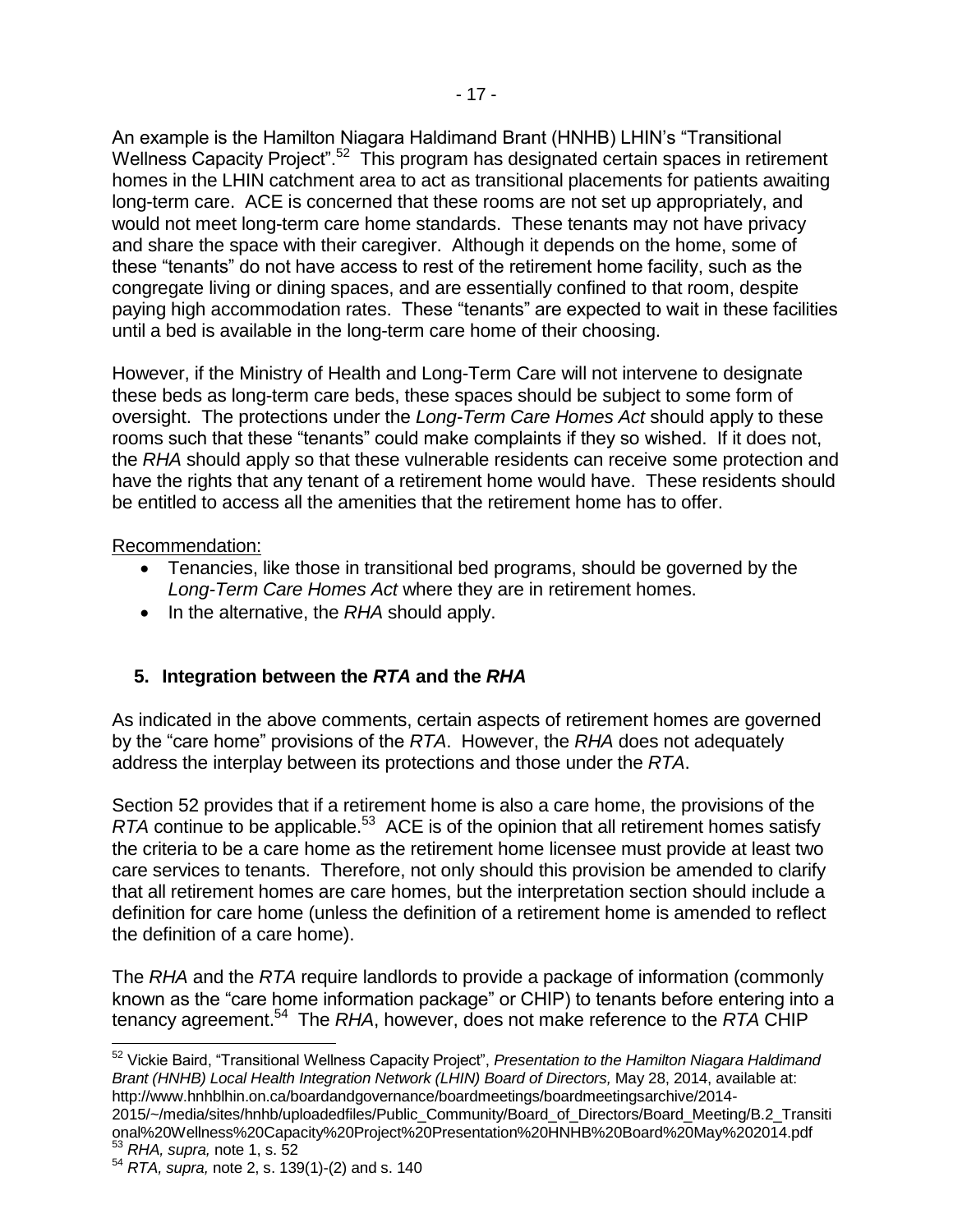requirement*.* Thus, it is not evident whether the information to be provided in the CHIP in the *RHA* differs from the CHIP in the *RTA*. To guarantee that tenants understand exactly the information to which they are entitled, section 54(1) should be amended to state that every tenant must be provided with a CHIP pursuant to the *RTA,* in addition to the content listed in section  $54(2)$ .<sup>55</sup>

The CHIP includes a statement about the application of the *RTA* if the retirement home is also a care home. Further to our above comments about section 52, we feel this section must be changed to reflect that all retirement homes are also care homes.

Additionally, ACE has received calls from tenants who allege that their retirement home is passing licensing fees on to them. In many cases, tenants are paying the fees either because they "didn't want to cause a fuss" or from fear of repercussions from the landlord. Others had been informed that these charges were mandated by the Ontario Government and therefore paid without question.

Under the *RTA*, landlords of care homes must enter into tenancy agreements that set out separately the fees to be paid for accommodation and the charge for care services. Rent can only be increased by the landlord once a year, in accordance with the Provincial Rent Increase Guideline set out by the government.<sup>56</sup> Buildings not rented since July 1975, not previously occupied for residential purposes before 1991 or not occupied for any purpose before 1998, are exempt from these Guidelines. $57$  Care services charges require notice of an increase. It is ACE's opinion that since licensing fees do not meet the *RTA*'s definition of rent or care services,<sup>58</sup> these fees cannot be passed on to the tenants. Further, section 134 of the *RTA* prohibits a landlord, either directly or indirectly, from requiring a tenant to pay any additional charges to the landlord as part of rent.<sup>59</sup>

ACE raised this issue with the RHRA and, to date, they have not treated these fees as "misuse or misappropriation of a resident's money" as described in section 75 of the *RHA<sup>60</sup>* and have advocated that tenants themselves take these issues to the Landlord and Tenant Board. However, ACE finds that tenants are not very well informed about their rights under the *RTA.* If self-help is to be advocated, the RHRA must take steps to educate tenants about their fights under the RTA.

# Recommendations:

- Revise section 52 and 54(2)(b) to read: "All retirement homes are care homes pursuant to the *Residential Tenancies Act.* Nothing in this Act overrides or affects the provisions of the *Residential Tenancies Act*."
- Amend the *RHA* to include the definition of care home from the *RTA* to section 2(1) for purposes of clarity.

l

<sup>55</sup> *RHA, supra,* note [1,](#page-0-0) s. 54(2)

<sup>56</sup> *RTA, supra,* note [2,](#page-1-0) s.120

<sup>57</sup>*Ibid.* s. 6(2)

 $58$  *Ibid.* s.  $2(1)$ , "care home" and "rent"

<sup>59</sup> *Ibid.* s. 134

<sup>60</sup> *RHA, supra,* note [1,](#page-0-0) s. 75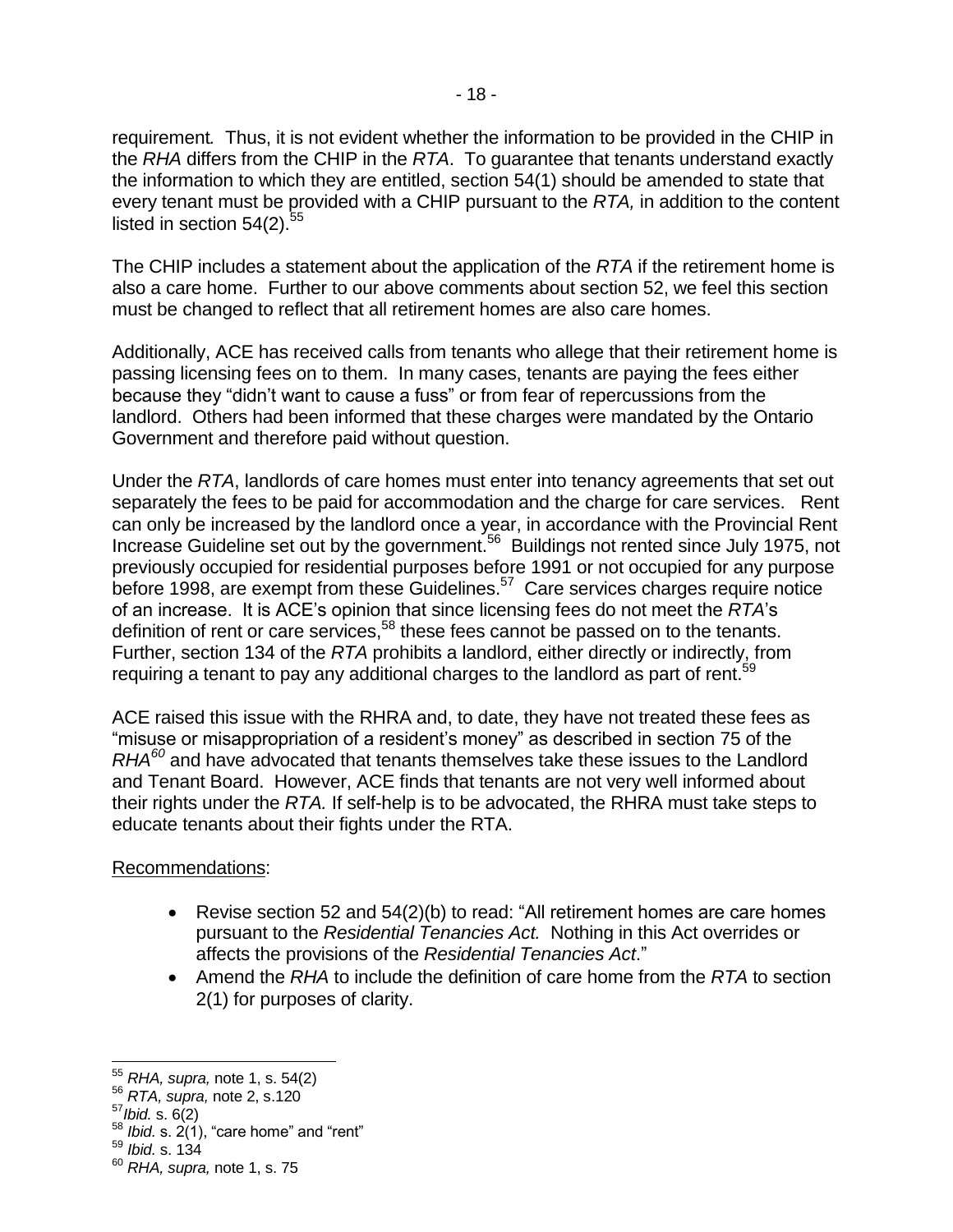- Amend section 54 to read: "Every licensee of a retirement home shall ensure that each tenant is provided a package of information pursuant to the *Residential Tenancies Act.*"
- Urge the *RHRA* to issue compliance orders to ensure that retirement homes do not charge their licensing fees to tenants.
- Urge the *RHRA* to educate tenants about licensing fees and other rights under the *RTA*.

### **6. The Composition of the Retirement Homes Regulatory Authority Board of Directors;**

The *RHA* created the RHRA. Its objects are:

(a) to administer this Act and the regulations, including overseeing their enforcement, for the purpose of ensuring that retirement homes are operated in accordance with this Act and the regulations;

(b) to educate licensees, consumers and the public about matters relating to this Act and the regulations, including the requirements applicable to licensees, the prescribed care and safety standards for retirement homes, the rights of residents and best practices for the operation of retirement homes;

(c) to provide information about retirement homes;

(d) to advise the Minister on policy matters relating to retirement homes; and

(e) to carry out any other duties or powers assigned to it under any Act or by the Minister.<sup>61</sup>

The RHRA has immense responsibility to ensure that "a retirement home is to be operated so that it is a place where residents live with dignity, respect, privacy and autonomy, in security, safety and comfort and can make informed choices about their care options."<sup>62</sup> The Board of Directors has a crucial role to play in supervising the management and managing the affairs of the RHRA.<sup>63</sup> Therefore, the independence, competence and ethics of the Board must be paramount. However, the *RHA* has structured the Board in such a way as to limit the independence of the board.

Section 12(5) of the *RHA* provides that the majority of directors will be appointed by the board itself, rather than the Ministry. 64 As a result, there is nothing in the *RHA* which prevents the regulatory body from being dominated by the major stakeholders in the retirement home industry. The board of directors is composed of nine members. At present, four of nine of the directors have been involved as management of a retirement

j <sup>61</sup> *Ibid.* s.16

<sup>62</sup> *Ibid.* s. 1

<sup>63</sup> *Ibid.* s. 12(1)

<sup>64</sup> *Ibid.* s. 12(5)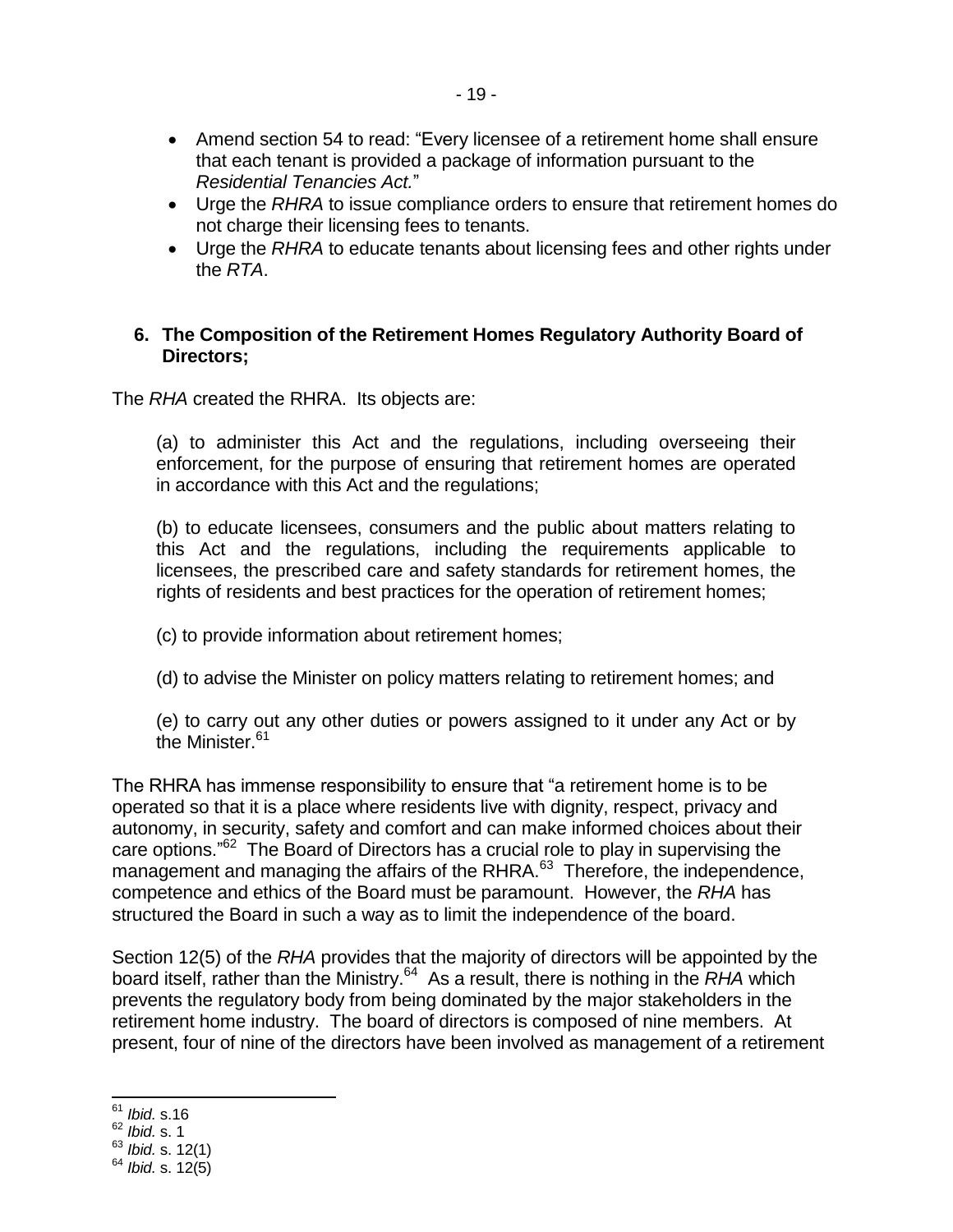home or care home.<sup>65</sup> This is a significant proportion of the Board of Directors and leads to questions about the RHRA's independence.

Further, there is no requirement that there be tenant representatives on the Board. While there is a stakeholder advisory council which reports the Board of Directors, this body only has an advisory role.<sup>66</sup> There is no requirement that the stakeholder advisory council's recommendations be heeded. To be truly reflective of diverse interests, the board should be appointed by the government with equal representation from the community, tenants and the retirement home industry. In the alternative, a majority of the directors should be appointed by the government. Persons would become members on the basis of their relevant experience and recruitment would be an open and transparent process. A body of competent and skilled members would only serve to enhance the efficiency, quality and expertise of the work of the board.

The RHRA also does not specify term limits on directors. This is problematic as it may lead to the board stagnating and propagating existing ideas.

### Recommendations:

- Delete sections 12(5) and (7) and amend section 12(4) to read: "The Lieutenant Governor in Council shall appoint the directors to the board."
	- Alternatively, amend section 12(5) to read: "The Lieutenant Governor in Council shall appoint a majority of the directors to the board."
- Strengthen the representation and qualification sections found in sections 12(6) and 12(8) by requiring equal numbers of directors from the community, tenants and the retirement home industry.
- Impose term limits on directors by amending section 12(12) to read "A director is eligible to be reappointed or re-elected for a maximum of two terms."

# **7. The Complaints Mechanism under the Retirement Homes Regulatory Authority**

ACE has received calls regarding the RHRA complaints system. Callers to ACE have asserted that the RHRA is not responsive to complaints.

Each retirement home is required to have its own complaints process under the *RHA.*  The legislation requires immediate reporting to the Registrar (a senior official at the Retirement Homes Regulatory Authority) by any person (except a resident) where there are reasonable grounds to suspect any of the following which result in either harm or a risk of harm to a resident:

- Improper or incompetent treatment or care;
- Abuse of a tenant by anyone;

 $\overline{a}$ <sup>65</sup> "Meet the Board" *Retirement Home Regulatory Authority,* available at: http://www.rhra.ca/en/about/board/ <sup>66</sup> "Stakeholder Advisory Council", " *Retirement Home Regulatory Authority,* available at: http://www.rhra.ca/en/about/stakeholder-advisory-council/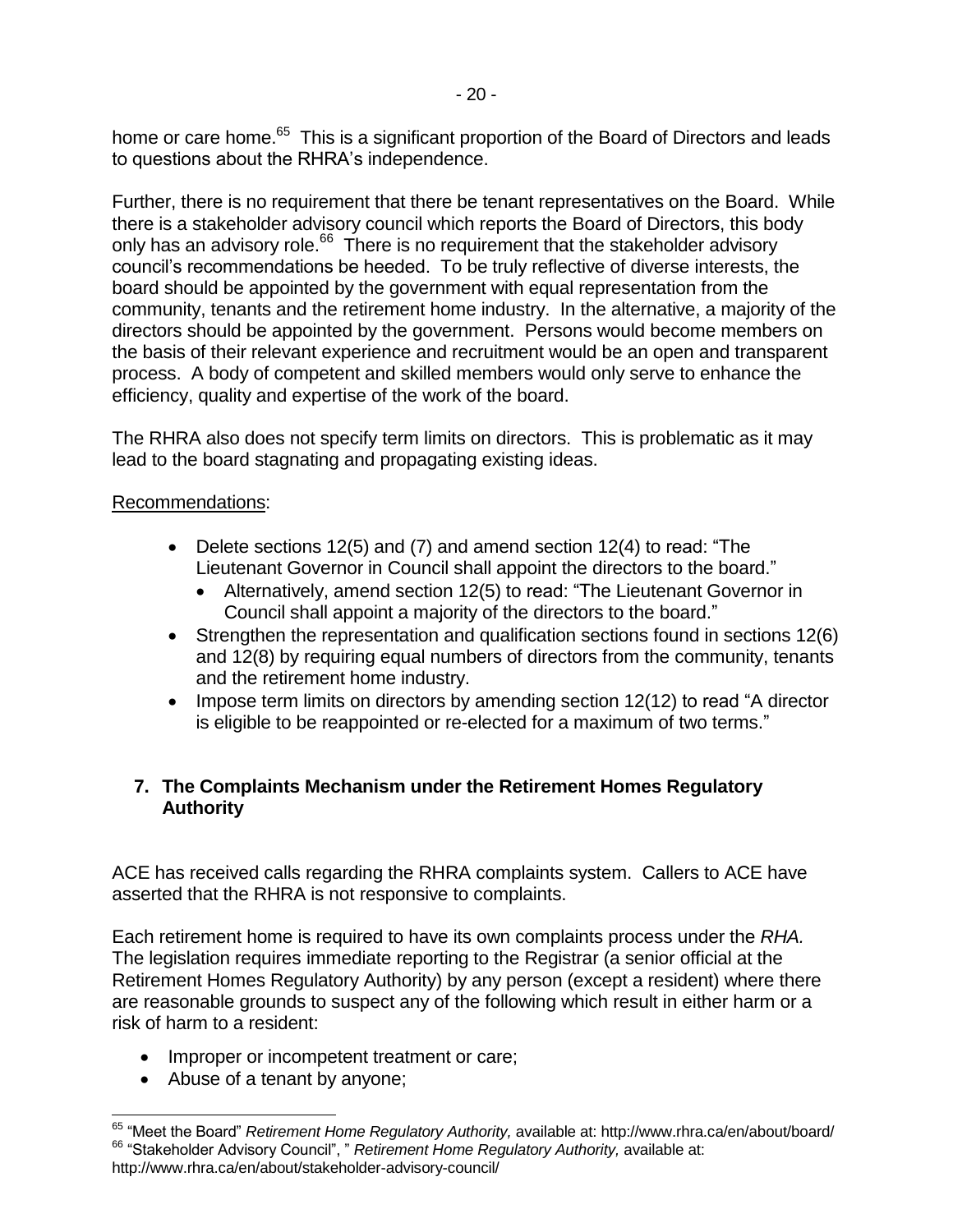- Neglect of a tenant by a landlord or retirement home staff;
- Unlawful conduct; and
- Misuse or misappropriation of a tenant's money (whether there is harm or a risk of harm). $67$

An inspection must be conducted by the RHRA in the above-noted circumstances.

In January 2014, the RHRA's formal complaints requirements became effective. Inspections are only one of the options available to the Registrar in handling complaints. The RHRA addresses complaints that relate to "the Act and its regulations, which provide protections against abuse or neglect of residents, and standards relating to:

- the care services provided to residents (for example, administration of drugs, dementia care);
- the safety of residents in the retirement home (for example, emergency plans, building maintenance, infection prevention and control); and
- consumer protection (for example, administration of trust accounts, information packages for residents)."<sup>68</sup>

ACE looks forward to the RHRA providing the public with data (with complainants' personal information removed) regarding the nature of these complaints and their resolution, in order to glean relevant trends.

The RHRA indicates that the receipt of a complaint will be acknowledged and that staff *may* contact the person for more information. The complainant will receive a letter from the Registrar about any actions the RHRA has taken or any decisions made.<sup>69</sup> It appears that often the only contact that the complainant will have with the RHRA is this final letter.

If the Registrar determines that no further action should be taken on the complaint, the complainant has a right to request a review by the RHRA's Complaints Review Officer (the CRO), who will review the reasonableness of the Registrar's consideration of the complaint. The outcome of the review will be passed on to the complainant.<sup>70</sup> This limited interaction with the complainant to resolve their complaint is a likely reason for the dissatisfaction expressed to ACE. The legislation itself does not mandate further contact. It does not even include a requirement for the Registrar or the Complaints Review Officer to provide a copy of any inspection report to a complainant. Sections 87 and 88(9) simply say that the Registrar will notify the complainant in writing of its decision and any action taken.<sup>71</sup>

It is important that persons who make complaints be provided with a copy of any report created as a result of the investigation. Without a copy of the report, complainants cannot

j <sup>67</sup> *RHA, supra,* note [1,](#page-0-0) s. 75

<sup>68</sup> "Complaints" *Retirement Home Regulatory Authority,* available at: http://www.rhra.ca/en/complaints

<sup>69</sup> *Ibid.* 

<sup>70</sup> *Ibid.* 

<sup>71</sup> *RHA, supra,* note [1,](#page-0-0) s. 87 and 88(9)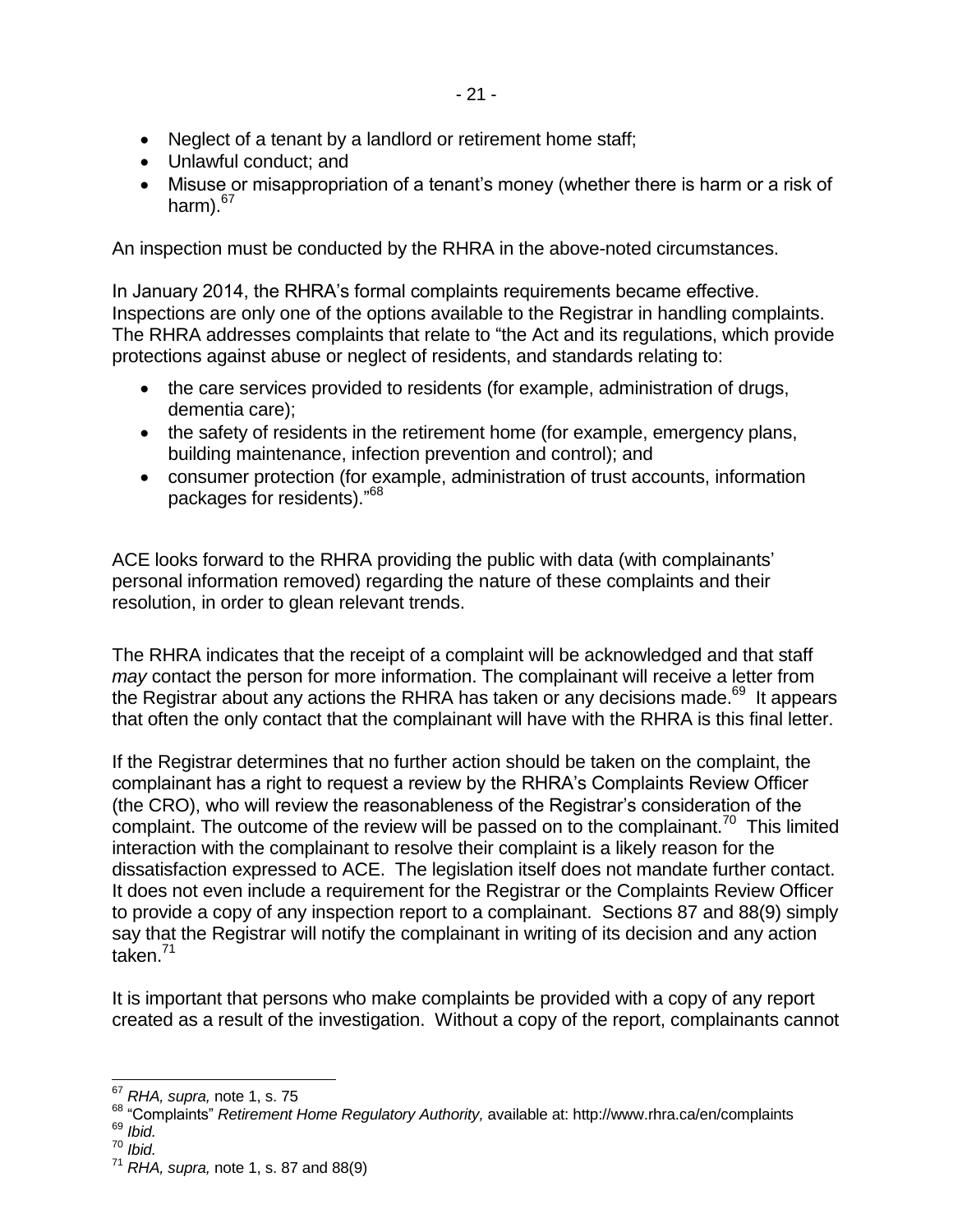be assured that their complaint was properly reviewed. Absent this essential communication with complainants, the compliance process will not be transparent.

A decision of the Complaints Review Officer is final and not subject to appeal.<sup>72</sup> Although the CRO is meant to be independent of the RHRA, this person is appointed by the RHRA. Therefore, tenants cannot have their complaints assessed by anyone outside of the RHRA. This process should be contrasted with certain appeals brought by operators of retirement homes against the Registrar. Operators can appeal to the License Appeal Tribunal (an independent quasi-judicial administrative tribunal) as well as the Divisional Court. ACE believes tenants of retirement homes should also have recourse to a fair and impartial adjudicator who is not affiliated with the body governing retirement homes.

The complaints mechanism under the RHRA must be robust. The receipt and provision of accommodation and care in a retirement home affects almost every personal aspect of a tenant's daily life, including information about the person's family; medical information; food and nutrition; financial dealings and social activities. As such, tenants of retirement homes find themselves in a position of vulnerability as they depend on operators for assistance with the activities of daily living. This relationship is by its nature ongoing and disagreements could arise in many areas: from the provision of care by regulated health professionals, to meals or activities or in respect of fees.

The RHRA has indicated that it is inspecting retirement homes using a risk-based approach.<sup>73</sup> While it is not clear how this approach is used in routine inspections or inspections following mandatory reports or whether it is being applied to complaints, ACE is concerned that this approach may lead to a weighing of costs and benefits when determining whether to pursue a complaint or conduct an inspection.<sup>74</sup> Annual inspections should be conducted at all homes, irrespective of their performance on a previous inspection. A meritorious complaint should be pursued even though the risk of reoccurrence is not high. As there is no data yet on complaints received by the RHRA, ACE is unable to determine which complaints are being pursued. The potential vulnerability of the tenants in the retirement home context mandates an elevated level of scrutiny.

At present, the process being used for determining which homes should be inspected annually or which complaints should be pursued is opaque. More information must be provided to the public so that they understand the process being used by the regulator.

### Recommendations:

- Amend sections 87 and 88(9) to provide that reports regarding complaints be released to the complainant.
- Add a new section to allow tenants of retirement homes to appeal decisions of the Complaints Review Officer to an entity that is separate and distinct from the governing body

 <sup>72</sup> *Ibid.* s. 88(11)

<sup>73</sup> "Business Plan 2014 – 2015", *Retirement Homes Regulatory Authority,* p. 1, available at: <http://www.rhra.ca/assets/en/pdf/RHRA-2014-2015-Business-Plan.pdf><br><sup>74</sup>. Ibid. pg. <sup>9</sup>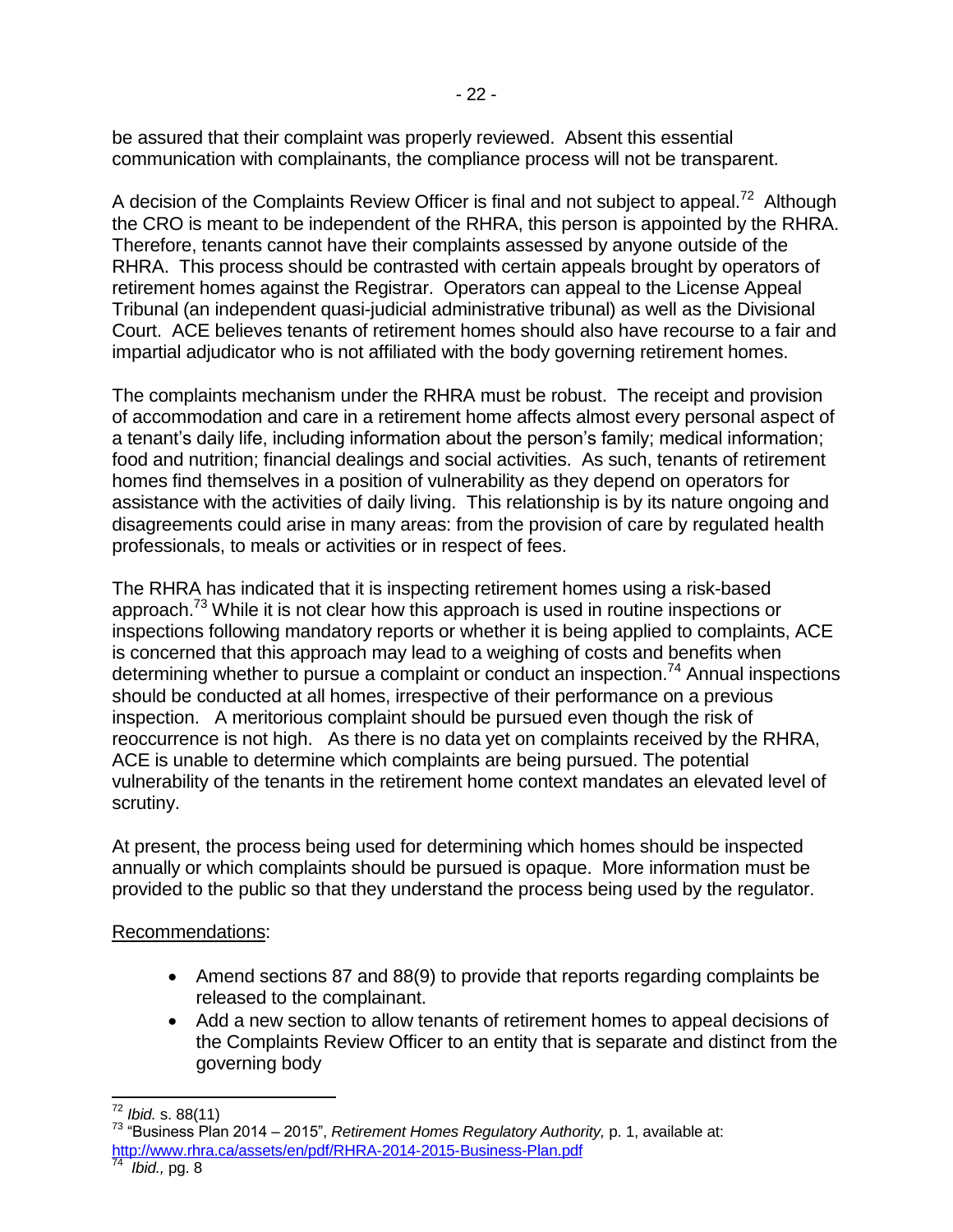• Provide more information to the public on the nature of the complaints received and their resolution and on the risk-based approach that is being used in inspections.

#### **Summary of Recommendations:**

Retirement homes have become an important part of the continuum of housing and supports available to adults as they age. Under the *RHA*, these homes are now able to offer an unprecedented level of care. This increased responsibility must be accompanied by an equal degree of accountability. While the RHRA has made several positive steps, ACE believes that the proposed amendments and policy changes below will provide the necessary protection to potentially vulnerable tenants in retirement homes.

#### *Recommended Amendments to the RHA or its regulations:*

- Amend the definition of retirement home to remove the restrictions on the ages of the tenants and the number of tenants. It should mirror the definition of care homes under the *RTA:* "a residential complex that is occupied or intended to be occupied by persons for the purpose of receiving care services, whether or not receiving the services is the primary purpose of the occupancy."
- Amend the regulation to exclude only premises or parts of premises which are governed by other systems of oversight.
- Protect both operators of, and tenants living in, lower cost retirement homes by developing mechanisms that reduce the costs of regulation, such as sliding scale fees for licenses and incentives for good performance.
- Amend the RHA to include an offence for a health professional or staff of a hospital or CCAC to "knowingly refer a patient/client to an unlicensed retirement home."
- Amend the *RHA* to include provisions addressing the process the RHRA should follow when the license of a home is revoked or refused.
- Amend the *RHA* to remove sections 68 and 70.
- Amend section 71(1) to read: "Nothing in this Act authorizes a retirement home to detain or restrain a mentally capable tenant, except in accordance with the common law."
- Amend the sixth right in the Bill of Rights to read: "Every tenant has the right not to be restrained or detained, accept in accordance with the common law."
- In the alternative, if the government does not amend the *RHA* to remove the sections authorizing detention:
	- Amend section 70(3)(d) to read "a legally qualified medical practitioner or a registered nurse in the extended class has recommended confining the resident" so that only these persons can make recommendations about confinement to a secure unit.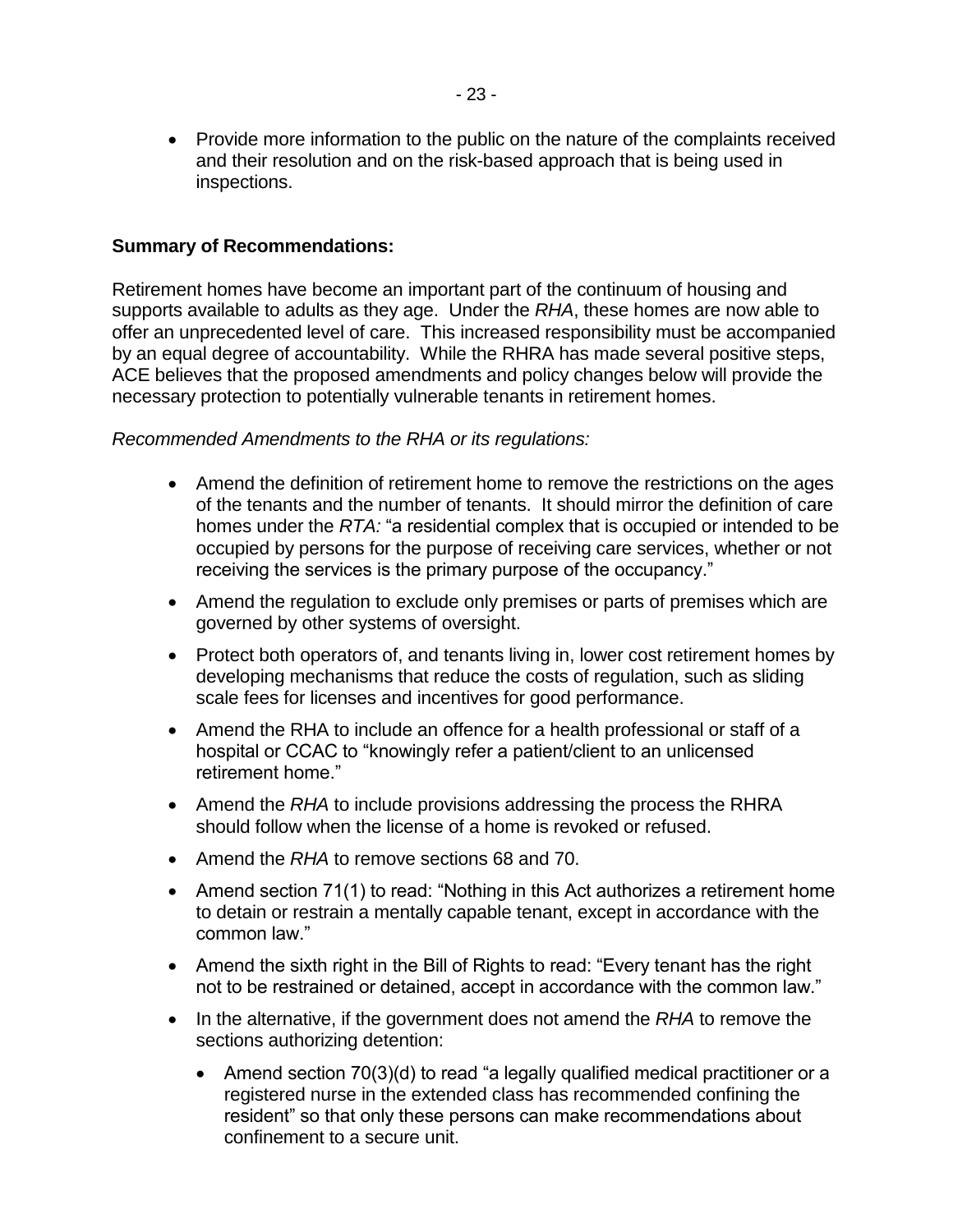- Amend section 70(6) to read "If a substitute decision-maker of a resident of a retirement home has, on the resident's behalf, consented to the resident's confinement to a secure unit of the home, the resident has a right, which is exercisable in accordance with the regulations, to a review by applying to the Consent and Capacity Board."
- Amend section 70 (7) to read that "A person may not make an application under this section if he or she made an application under this section in the previous six months and that the initial application under this section must be made within six months after the consent to confinement was made under sections (4) and (5)."
- Replace section 70(9) with the requirement that "the licensee shall contact a rights adviser independent of the retirement home forthwith if a substitute decision-maker consents to a tenant's detention on a secure unit and that the rights adviser meet with the tenant to explain their rights."
- Create regulations to the *RHA* which offer a different class of licence to heavy care retirement homes. This class of homes should be subject to the same regulations as long-term care homes under the *Long-Term Care Homes Act.*  The fees for the licensing of these homes must be passed on the Ministry of Health and Long-Term Care to offset the costs of regulation.
- Amend section 62(1) to read "When a resident commences his or her residency in a retirement home and purchases care services, the licensee shall, within the prescribed times, ensure that the resident is assessed and that a plan of care is developed by regulated health professionals with the requisite experience in assessing the suitability of care services in accordance with this section and the regulations."
- Delete the words "are given an opportunity" in section 62(5).
- Improve compliance with the *Health Care Consent Act, 1996* by amending section 62(9) to read "The licensee shall ensure that the resident or the resident's substitute decision-maker have consented to the plan of care, including any revisions to it, and that a copy is provided to them."
- Include a reference to the duty to accommodate and the Ontario Human Rights Code in the *RHA*
- Include a reference to the *RTA* in the *RHA* which discusses eviction/transfer where the tenant requires a level of care that the landlord is not able to provide.
- Amend the *RHA* or the *RTA* to include a process of review if care services offered are no longer being provided.
- Revise section 52 and 54(2)(b) to read: "All retirement homes are care homes pursuant to the *Residential Tenancies Act.* Nothing in this Act overrides or affects the provisions of the *Residential Tenancies Act*."
- Amend the *RHA* to include the definition of care home from the *RTA* to section 2(1) for purposes of clarity.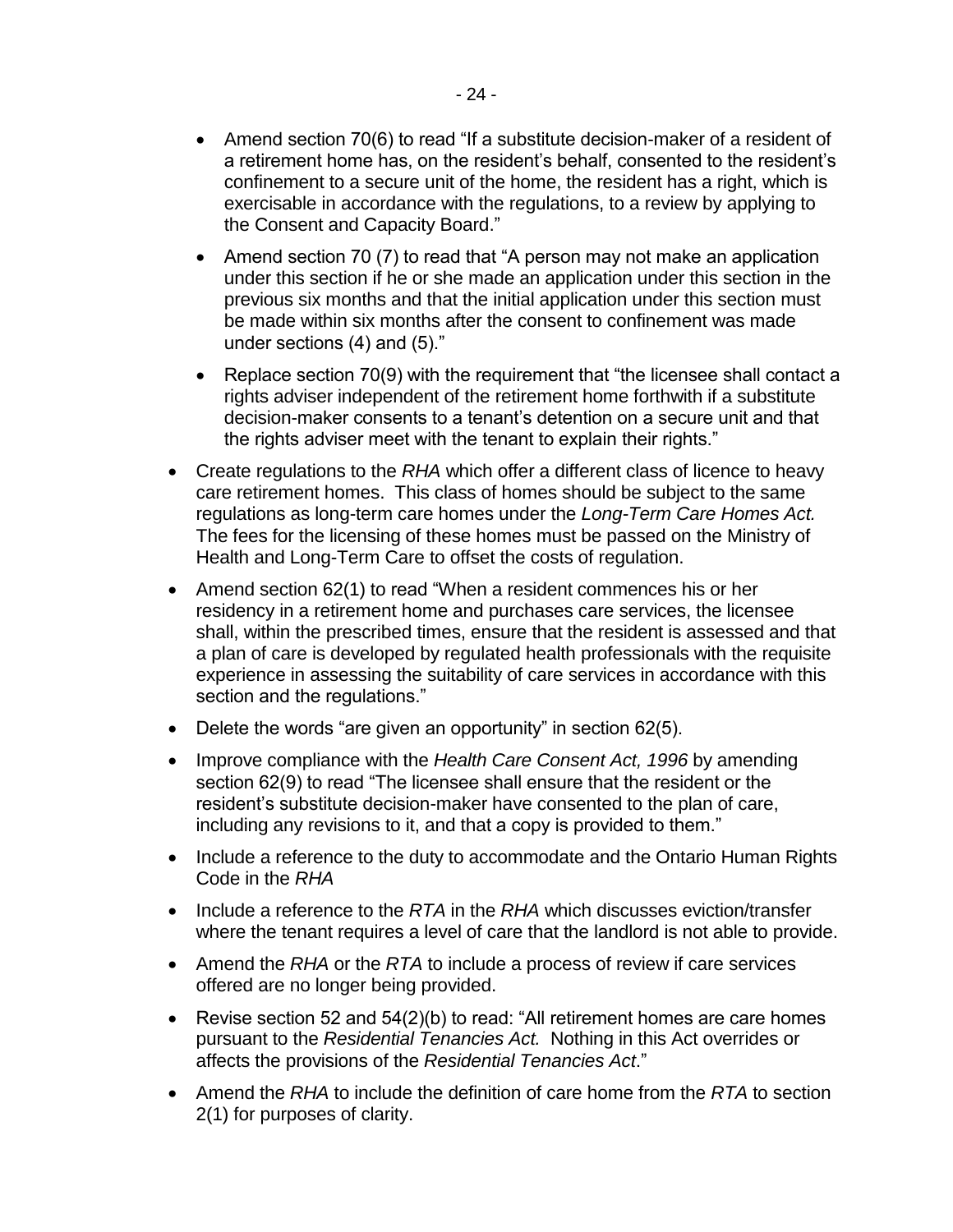- Amend section 54 to read: "Every licensee of a retirement home shall ensure that each tenant is provided a package of information pursuant to the *Residential Tenancies Act.*"
- Delete sections 12(5) and (7) and amend section 12(4) to read: "The Lieutenant Governor in Council shall appoint the directors to the board."
	- o Alternatively, amend section 12(5) to read: "The Lieutenant Governor in Council shall appoint a majority of the directors to the board."
- Strengthen the representation and qualification sections found in sections 12(6) and 12(8) by requiring equal numbers of directors from the community, tenants and the retirement home industry.
- $\bullet$  Impose term limits on directors by amending section 12(12) to read "A director is eligible to be reappointed or re-elected for a maximum of two terms."
- Amend Sections 87 and 88(9) to provide that reports regarding complaints be released to the complainant.
- Add a new section to allow tenants of retirement homes to appeal decisions of the Complaints Review Officer to an entity that is separate and distinct from the governing body

#### *Recommendations to the RHRA*

- Conduct inspections following complaints regarding illegal detentions and make compliance orders in respect of this issue.
- Include information regarding the legality of detention in its educational materials.
- Review the plans of care to ensure that the plans are being consented to by tenants or their substitute decision makers in accordance with the *Health Care Consent Act, 1996.*
- Provide education about the duty to accommodate and the Ontario Human Rights Code.
- Issue compliance orders to ensure that retirement homes do not charge their licensing fees to the tenants.
- Educate tenants about licensing fees and other rights under the *RTA*.
- Provide more information to the public on the nature of the complaints received and their resolution as well as the risk-based approach that is being used in inspections.

*Recommendations to the Ontario Seniors' Secretariat for further review:* 

- Review a system of subsidies for older adults who require light to moderate care in retirement homes.
- Tenancies, like those in transitional bed programs, should be governed by the LTCH where they are in retirement homes. In the alternative, the *RHA* should apply.